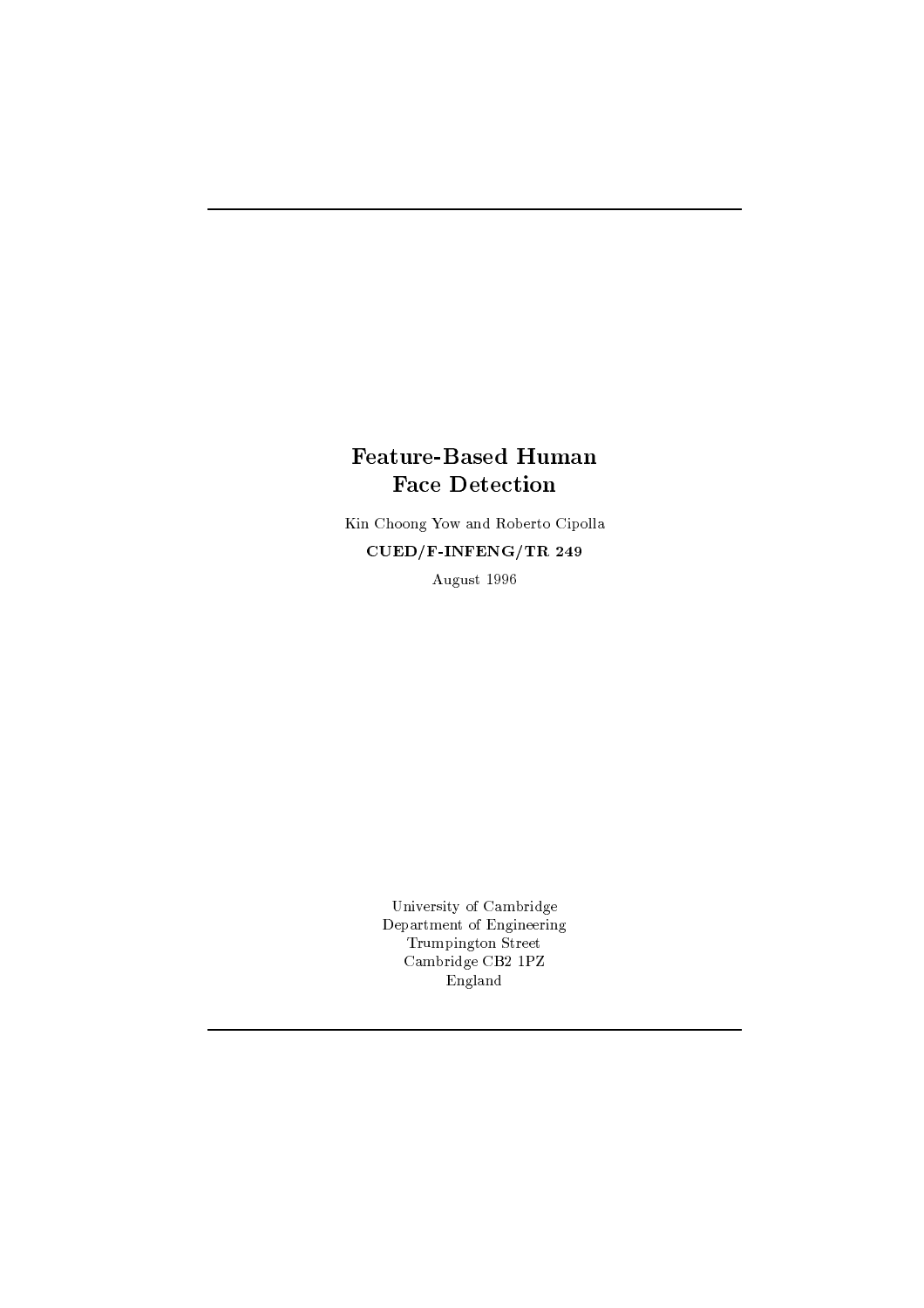# **Feature-Based Human Face Detection**

Kin Choong Yow and Roberto Cipolla

Department of Engineering University of Cambridge Cambridge CB2 1PZ, England

### **A** hetract

Human face detection has always been an important problem for face. expression and gesture recognition. Though numerous attempts have been made to detect and localize faces, these approaches have made assumptions that restrict their extension to more general cases. We identify that the key factor in a generic and robust system is that of using a large amount of image evidence, related and reinforced by model knowledge through a probabilistic framework. In this paper, we propose a featurebased algorithm for detecting faces that is sufficiently generic and is also easily extensible to cope with more demanding variations of the imaging conditions. The algorithm detects feature points from the image using spatial filters and groups them into face candidates using geometric and grav level constraints. A probabilistic framework is then used to reinforce probabilities and to evaluate the likelihood of the candidate as a face. We provide results to support the validity of the approach and demonstrate its capability to detect faces under different scale, orientation and viewpoint.

### Introduction  $\mathbf 1$

With the advancement in computer and automated systems, one is seldom surprised to find such systems applicable to many visual tasks in our daily activities. Automated systems on production lines inspect goods for our consumption, and law-enforcement agencies use computer systems to search databases of fingerprint records. Visual surveillance of scenes, visual feedback for control, etc., all have potential applications for automated visual systems.

One area that has grown significantly in importance over the past decade is that of computer face processing in visual scenes. Researchers attempt to teach the computer to recognize and analyze human faces from images so as to produce an easy and convenient platform for interaction between human and computers. Law-enforcement can be improved by automatically recognizing criminals from a group of suspects. Security can also be reinforced by identifying that the authorized person is physically present. Moreover, human facial expressions can be analyzed to direct robot motion to perform certain secondary, or even primary, tasks in our routine work requirements.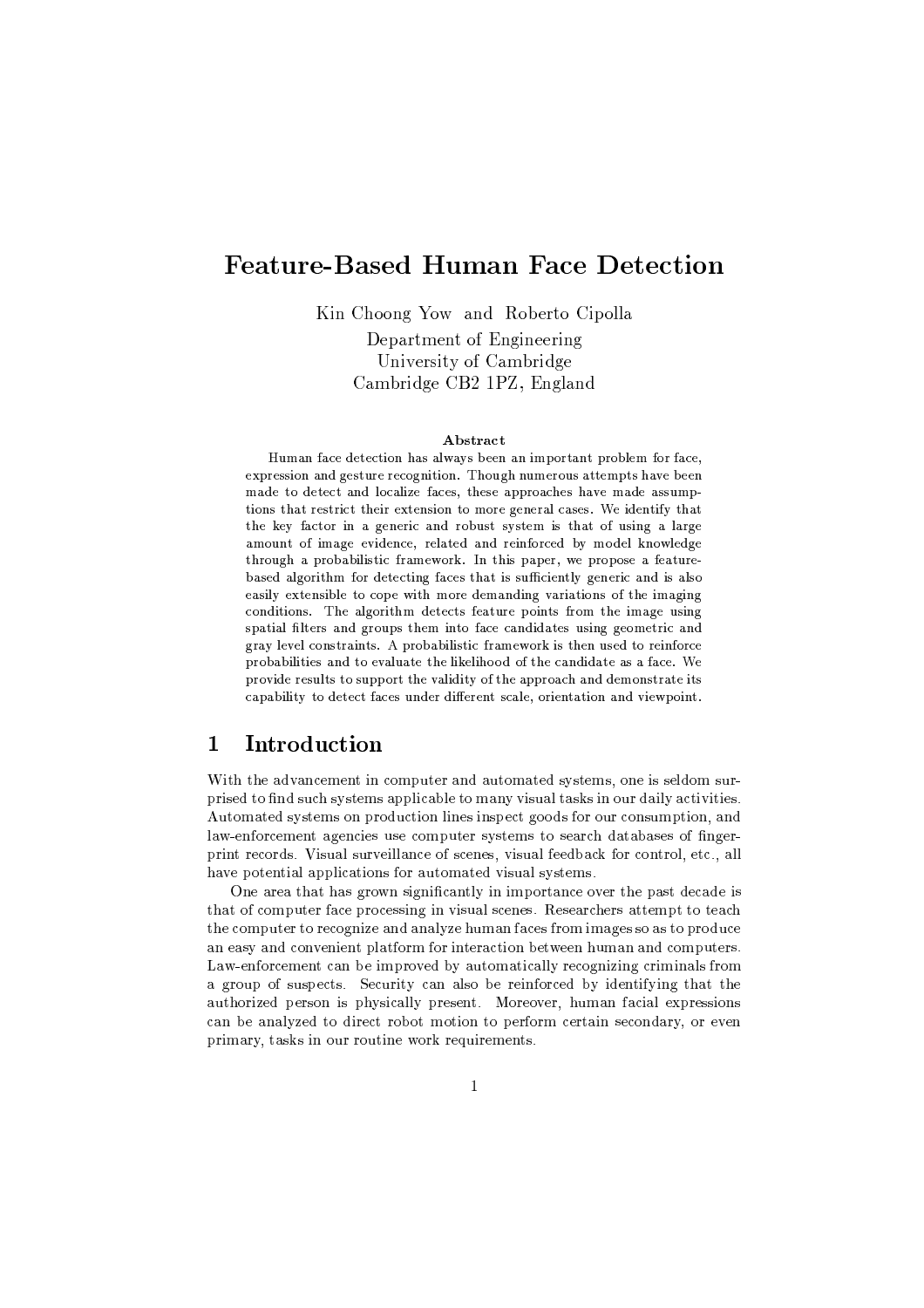In the daunting task of human face processing, face detection is one of the most important problem to be solved. It is a pre-requisite for automatic face recognition and expression analysis. Most automatic face recognition algorithms have either assumed that the face has been cropped from the image (Craw  $et. al.$  [6], Turk and Pentland [30]), or they have assumed some constraints about the face and/or background such that the face detection process becomes trivial (Chow and Li $[4]$ ).

This task is certainly not trivial when the background is complex, the illumination is varied, and the pose of the face not fixed. Though many approaches have been attempted towards face detection and localization, the assumptions and the constraints made in these approaches are still too restrictive, making the algorithm incapable of extension to more general cases. As such, face detection still remains largely an unsolved problem.

### $\overline{2}$ **Related Work**

There are a few distinct approaches to face detection. The top-down modelbased approach assumes a different face model at different coarse-to-fine scales. For efficiency, the image is searched at the coarsest scale first. Once a match is found, the image is searched at the next finer scale until the finest scale is reached. Some of the work using this approach were reported by Yang and Huang [32], and Lanitis  $et$ , al. [13]. In general, only one model is assumed in each scale (usually in the fronto-parallel view) and thus it is difficult to extend this approach to multiple views.

The bottom-up feature-based approach searches the image for a set of facial features and groups them into face candidates based on their geometrical relationship. Leung *et.al.* [14], Sumi and Ohta [26], and Yow and Cipolla [34] reported work using this approach. Though this approach can be easily extended to multiple views, it is unable to work well under different imaging conditions because the image structure of the facial features vary too much to be robustly detected by the feature detectors.

A texture-based approach was reported by Dai  $et. al.$  [8]. Faces are detected by examining the spatial distribution of the gray-level information in the subimage (using Space Gray Level Dependency (SGLD) matrices proposed by Haralick [10]). This is again not easily extensible to multiple viewpoints.

The neural network approach detects faces by subsampling different regions of the image to a standard-sized subimage and then passing it through a neural network filter. Recent work was reported by Sung and Poggio [27], and Rowley et.al. [21]. The algorithm performed very well for fronto-parallel faces but is difficult to be extended to different views of the face.

The colour-based approach labels each pixel according to its similarity to skin colour, and subsequently labels each subregion as a face if it contains a large blob of skin colour pixels (Chen et.al. [3], Dai and Nakano [7]). It can cope with different viewpoint of faces (Chen *et.al.* [3]) but it is sensitive to skin colour and the face shape.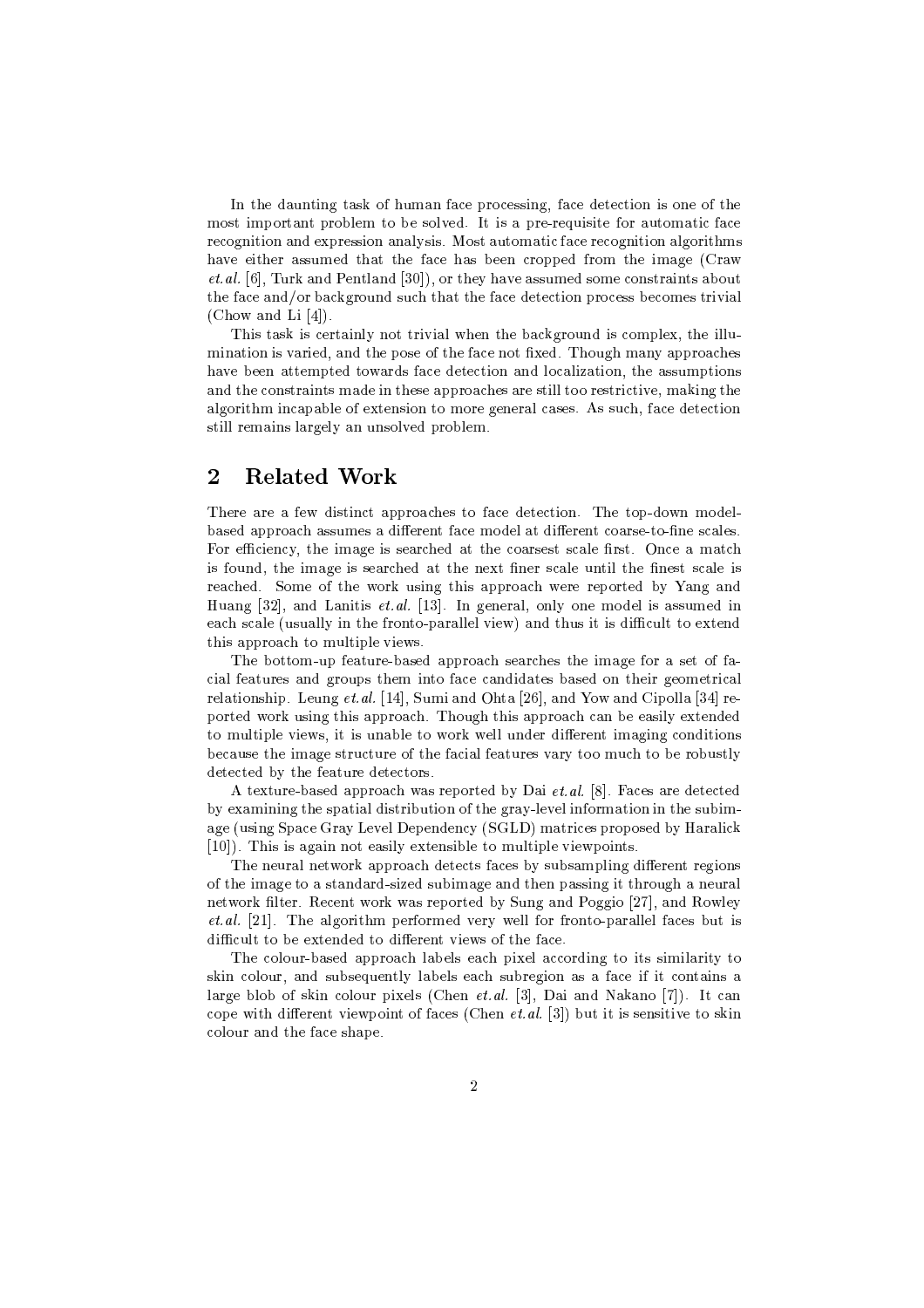Motion-based approaches use image subtraction to extract the moving foreground from the static background. The face is then located by examining the silhouette (Trew *et.al.* [28]) or the colour of the differenced image (Schiele and Crowley [25]). This approach will not work well when there are a lot of moving objects in the image.

### **About Image Evidence**  $\boldsymbol{3}$

So what can we learn from the attempts of these various researchers? Lanitis et.al. 's approach is able to locate faces very well because they make use of graylevel image profile in addition to edge information in their statistical shape model (active shape model - Cootes  $et. al.$  [5]) of the face. Sung and Poggio's method works very well too because almost every pixel in a 19x19 subimage is used to evaluate the output, and many of these pixels encode spatial and gray-level information. However, these methods at present are limited to fronto-parallel views. Leung et al. 's feature-based approach seems to give the flexibility of extension into different viewpoints, but the lack of evidential support in the feature detection process curbed its success.

On the other hand, we can see why Leung *et.al.* 's, Sumi and Ohta's method did not perform as well. The system is dependent on too few image features, which cannot be extracted robustly due to image noise or noise in the feature detector. Leung *et al.* use the response from a set of steerable-scalable filters to find facial features, and Sumi and Ohta use template matching to identify eyes. In both these cases the evidence for a feature to be present comes largely from the response of the filter or the correlation output. As a result, there is a lack of evidence to support the hypothesis of a face and therefore the performance of the algorithm is affected.

Human vision is very robust because we made use of a large amount of evidence from the visual image that is formed in our retina. Some of these evidence include edges, corners, lines, bars, blobs, intensity, shape, texture, colour and even motion. These types of evidence are well-used by vision researchers in their various approaches. Another form of evidence that is less well-exploited is that of contextual evidence, i.e. the knowledge that certain features occur in the vicinity of other features. For example, we know that eves occur in pairs. So, when we find an eye in the image, the existence of this eye is evidence for the existence of the other eye.

In this paper, we adopt a bottom-up feature-based approach which has the flexibility to be extended to different scale, orientation and viewpoint of faces in the image. A large amount of geometric, spatial and gray-level measurements are used for robustness. Due to the use of many different types of image evidence, we can reduce the strictness of the requirement in each piece of evidence (e.g. threshold level of edge detection filter response, etc.). This makes the algorithm more robust to noise and occlusion, without creating too many false positive candidate faces.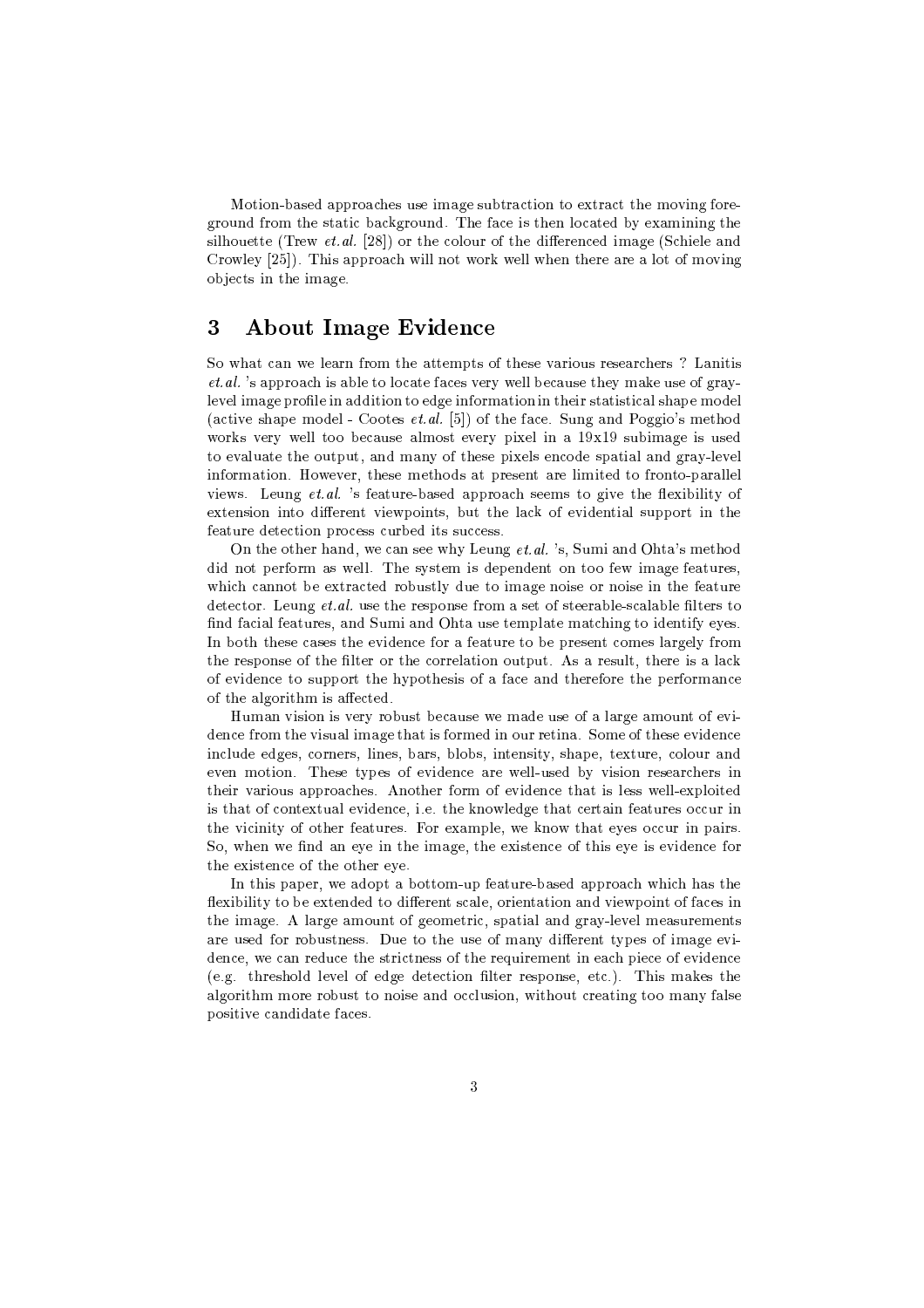### The Face Model  $\overline{4}$

We always need a model of the object in any object recognition task. Leung *et.al.* [14] model the face as a statistical graph consisting of 5 points, namely the eyes, nostrils and nose tip. The advantages of choosing these points are clear: these points are "interior" points on the face (as opposed to "exterior" points lying on the face boundary which are easily influenced by background clutter). These points are also "rigid", i.e. the inter-feature geometry is not easily deformed by different facial expression or different personal identity. However, the disadvantage of using these points are that they span only a small area on the face (thus a large margin of error).

A model of an object in terms of low level image features (such as edges. corners, etc.) is always very difficult to use because the image structure changes very drastically in different images due to changes in scale, image noise, quantization noise and illumination variations. As such, models of explicit shape (e.g. deformable template models - Yuille  $et.al.$  [35]), only work well in high resolution and relatively noise-free images. However, a model of the object described in terms of higher level features (such as a face described in terms of eyes, nose and mouth), is usually quite stable and robust.

We therefore model the face as a plane with 6 oriented facial features (namely, the eyebrows, the eyes, nose and mouth). In addition, the "cheek" regions (regions under the eyes and to the left or right of the nose and mouth positions), must be relatively feature-free and edge-free. This face model has the advantage of using "interior" points such as Leung *et.al.* 's [14], and yet it spans a larger area over the actual face, thus making the detection more robust and reliable.



Figure 1: The face model and the component face groups.

Also, due to occlusion or missing features (eyebrows, usually), we need to decompose the face model into components consisting of 4 features, which are common occurrences of faces under different viewpoints or different identity. These groups are called Partial Face Groups or PFGs (Yow and Cipolla [33]). These PFGs are further subdivided into components consisting of 2 features (horizontal and vertical pairs - Hpair and Vpair) (fig. 1) for the purpose of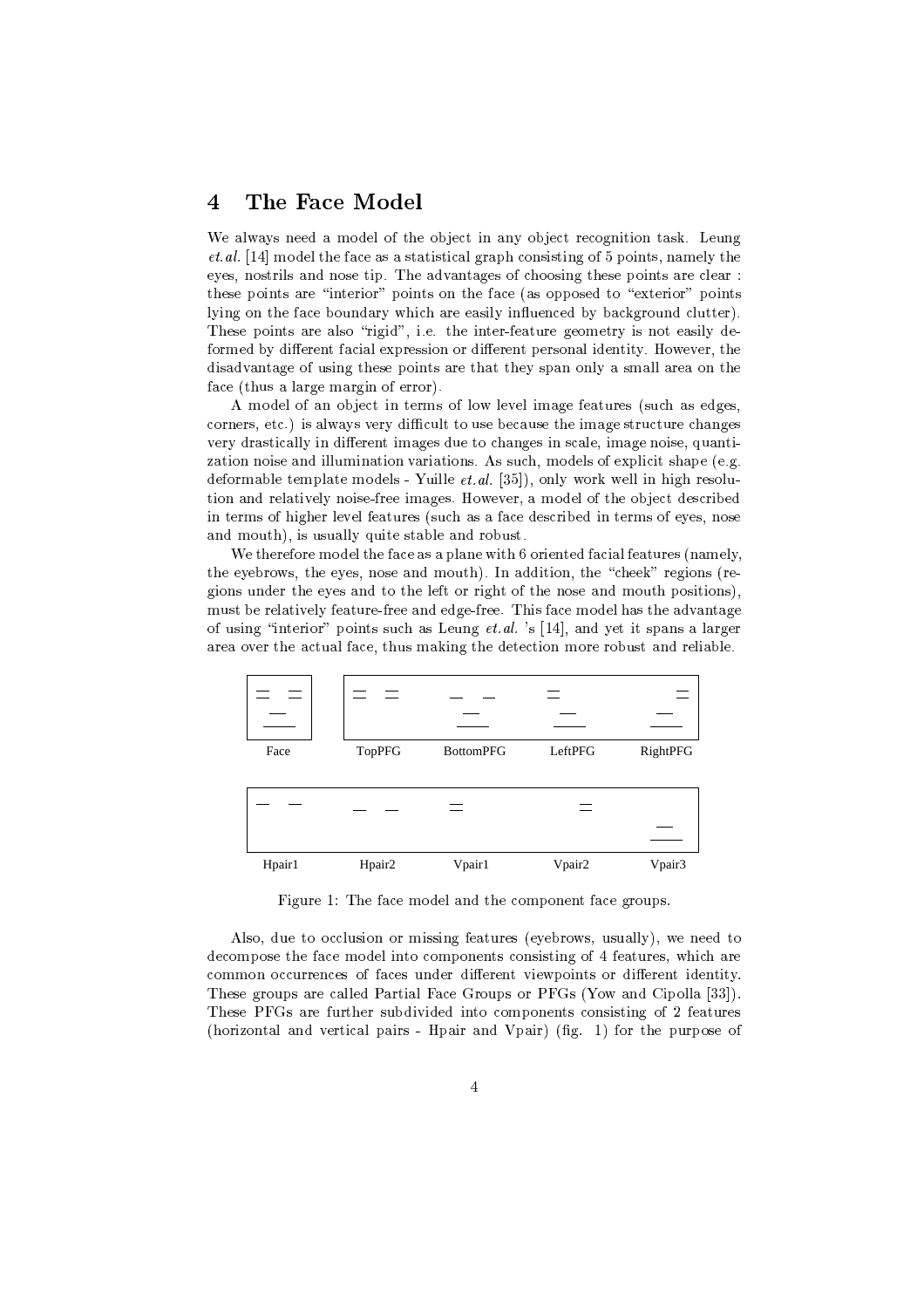perceptual grouping and evidence propagation.

In order for feature detection to be robust we have to use image features that are invariant to changes in scale and illumination intensity. We observe that at low resolutions, all the 6 facial features will appear only as dark elongated blobs against the light background of the face. And since edges are illumination invariant to a large extent, we model the 6 facial features as pairs of oriented edges as shown in fig. 2. The image is smoothed before the feature detection process so that any high-resolution features will take the form of the lower resolution ones. The vertical edges in the eve and nose model are only used to provide evidence in labelling the facial feature and is not an important criteria in the detection of the feature.



Figure 2: The facial feature models.

The distinction between facial features and image features should be made clear. In this paper, we define facial features as high-level entities which are present on our faces in accordance to our intuitive idea of the components of a face. Examples are eyes, nose, ears and mouth. We define image features as the low-level entities which we can find from a digital image (e.g. edges, corners, grav-level of pixels and regions). The term features can be used to mean either or both facial features and image features.

### $\mathbf 5$ **Perceptual Grouping**

It is obvious that with such a low resolution model, there will be lots of false positive feature candidates. We therefore propose a perceptual grouping framework that groups these feature candidates into faces using geometrical, graylevel and spatial information. Feature candidates that cannot be grouped will be discarded.

Perceptual organization is a phenomenon in human vision in which we are able to immediately detect relationships such as collinearity, parallelism, connectivity, and repetitive patterns among image elements. It has been extensively studied by investigators in psychology and computer vision. Excellent surveys of these works can be found in Lowe [15] and Palmer [18].

The Gestalt laws of organization (Koffka [11], Kohler [12]) states the common rules by which our visual system attempts to group information. Some of these rules includes proximity, similarity, common fate, continuation and closure. Many good perceptual grouping algorithms (Sarkar and Boyer [24], Mohan and Nevatia [17]) make use of such principles for effective grouping and high performance.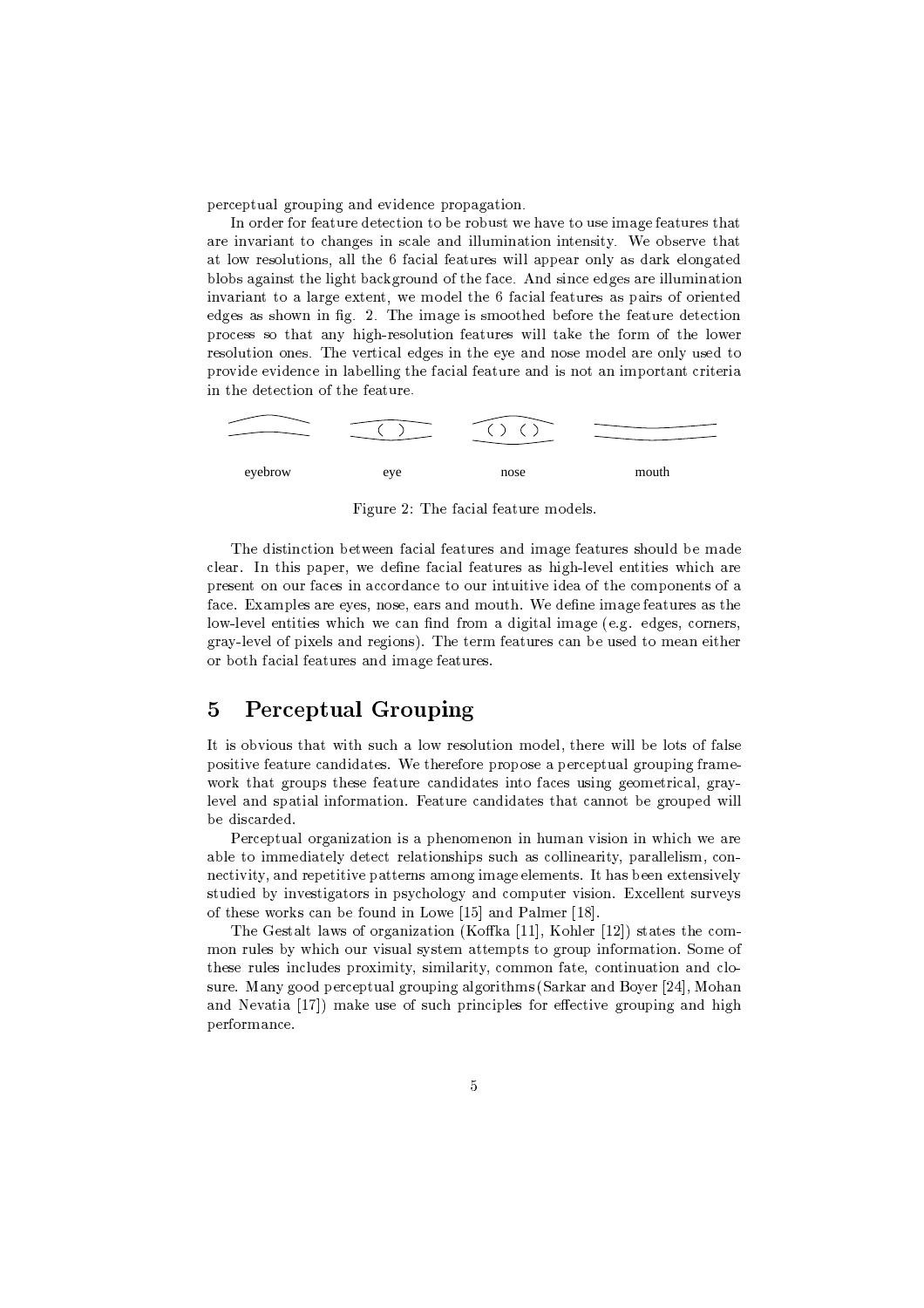Triesman [29] also proposed a two stage model of perception. The first stage, which is described as pre-attentive perception, extracts image information into points and regions of interest, which directs the attention of processing efforts of the next stage. The second stage of perception, the attentive stage, will perform grouping, comparison, evaluation and reasoning activities based on the detection and identification of meaningful object groups in the image.

We will model our face detection process as a two stage model of perception based on Triesman. The first stage operates on the raw image data and produce a list of interest points from the image, indicating likely location of facial features. The second stage will examine these interest points, group them based on Gestalt principles and label them accordingly to knowledge acquired from training data. The labelled features are further grouped based on model knowledge of where they should occur with respect to each other.

#### Preattentive feature selection  $5.1$

The preattentive feature selection is performed in two steps. First, a list of interest points is found from the image using spatial filtering. As we pointed out earlier, at a coarse scale the 6 facial features each resembles a dark elongated bar on a light background. Hence, these features can be found by smoothing the input image and then filtering the image using a matched bandpass filter. A suitable filter will be that of a second derivative Gaussian, elongated at an aspect ratio of 3:1 (Yow and Cipolla [34]). Local maxima in the response will indicate the presence and the location of such structures in the image.

Next, the edges around each interest point are examined. Edges are linked based on their proximity, and similarity in orientation and strength. A standard boundary algorithm (such as that given in Ballard and Brown [1]) will suffice. Assuming that the face is vertical, we look for almost horizontal edges above and below the feature point. If the orientation is not known, we can look for the existence of two roughly parallel edge segments with opposite polarity on both sides of the interest point. If such a point is found, we flagged it as a facial feature point. We further define the extent of the feature region by drawing a box around the two edges. Fig. 3 illustrates this process.



Figure 3: Preattentive feature selection process.

Measurements of the region's image characteristics (such as edge length, edge strength, gray-level variance) are then made and stored into a feature vector  $\mathbf{x}$ . From the training data of the facial features, e.g. "eyebrow", we obtained a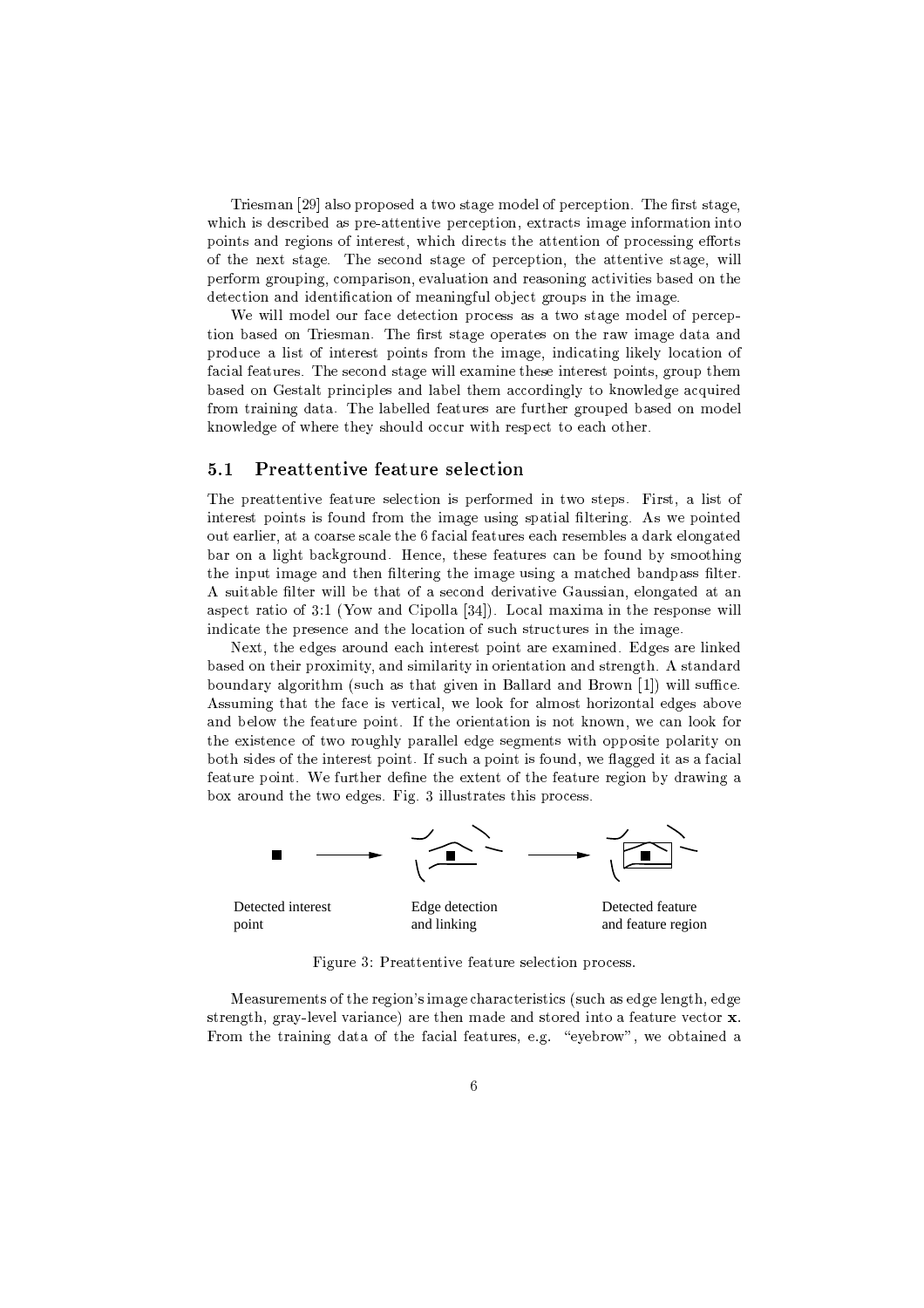mean vector  $\mu_{brow}$  and covariance matrix  $\Sigma_{brow}$  which define the class of valid "eyebrow" feature vectors in a *n*-dimensional space, where  $n$  is the number of components defining the feature vector  $\mathbf x$ .

A facial feature candidate  $i$  is a valid facial feature  $j$  if the Mahalanobis distance  $\mathcal{M}_{ij}$  of the feature vector  $\mathbf{x}_i$  is within an admission threshold  $\tau_j$  from the class mean  $\mu_j$ , i.e.

$$
\mathcal{M}_{ij} < \tau_j, \quad where \quad \mathcal{M}_{ij} = (\mathbf{x}_i - \mu_j)^T \mathbf{\Sigma}_j^{-1} (\mathbf{x}_i - \mu_j) \tag{1}
$$

This is repeated for all the 4 classes of facial features, namely, eyebrow, eye, nose, and mouth. If the facial feature does not belong to any of the 4 classes, it is discarded from the list.

There is a significant advantage in using the Mahalanobis distance. The Mahalanobis distance takes into account the variance of the individual parameters in the feature vector. If we use Euclidean distance, and when one of the parameters has a large variance, the Euclidean distance of valid members from the class mean will be large. If the Mahalanobis distance is used instead, this will not be the case because the effect due to that parameter is scaled down by its own variance. This is desirable because the effects of the other parameters will then not be subsumed by the one with large variance, leading to a large reduction in the number of false positives.

#### $5.2$ Attentive feature grouping

After obtaining a set of feature points and the associated feature region, these feature regions are then actively grouped using our model knowledge of the face. Single features are grouped into vertical and horizontal pairs, pairs are grouped into partial face groups, and partial face groups are grouped into face candidates  $(fig. 4)$ .



Figure 4: Attentive feature grouping process.

For each level k of grouping, a set of  $n_k$  measurements is made of the component features and stored into a  $n_k$ -dimensional vector. This vector is then projected into its  $n_k$ -dimensional class space, which was determined from measurements obtained from faces in training data. The Mahalanobis distance  $\mathcal{M}_{ij}$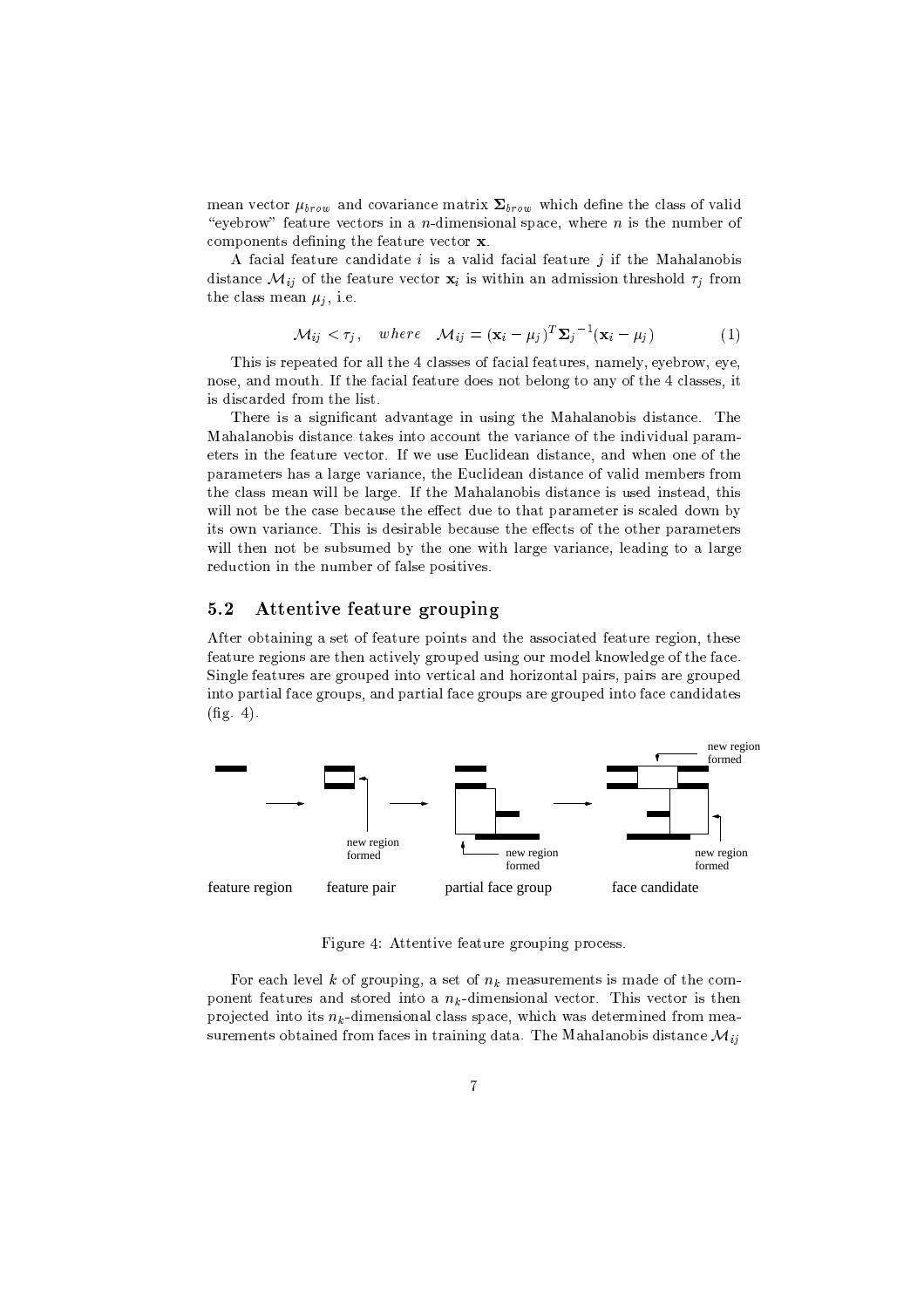of this feature vector is then evaluated and used to determine its membership in the class.

This grouping process is effective in removing false positives because a large number of geometric and gray-level measurements are used to determine its validity. In particular, the edge and spatial information about the new region formed that is not part of the components itself (fig. 4) prove to be the most effective. The effectiveness of this grouping process in not detecting too many false positives is due mainly to the examination of edge and intensity information in these spatial regions.

One important advantage of this bottom-up approach is that though the spatial region to be analyzed gets larger at higher levels, there are fewer of these regions to process. As a result, the processing time is kept small throughout the whole algorithm.

For each additional piece of evidence sought from the image, an additional dimension is used in the feature vector for classification. The more evidence we use from the image, the larger the dimension of the feature vector. In the neural network approach used by Sung and Poggio [27], almost every single pixel in a 19x19 subimage is used, leading to a 283-dimensional space. Though this encodes a large amount of image evidence, the class space occupied by valid members can be highly nonconvex, leading to great difficulty in selecting true candidates.

We therefore have to choose measurements based on which features are significant in the image. By examining the features in a large number of images, the measurements that are found to be significant include:

- 1. the ratio of feature lengths (obtained from edge linking) to the size of the image.
- 2. the ratio of feature lengths to other feature lengths.
- 3. the aspect ratio of a feature region.
- 4. the ratio of inter-feature distances.
- 5. the difference in orientation between features.
- 6. the number of directional edgels in a region (normalized to the size of the region).
- 7. the ratio of edge strengths of edgels in a region to edge strengths of facial features.
- 8. the mean gray level of a region (normalized to intensity distribution).
- 9. the variance in the gray-level distribution of a region.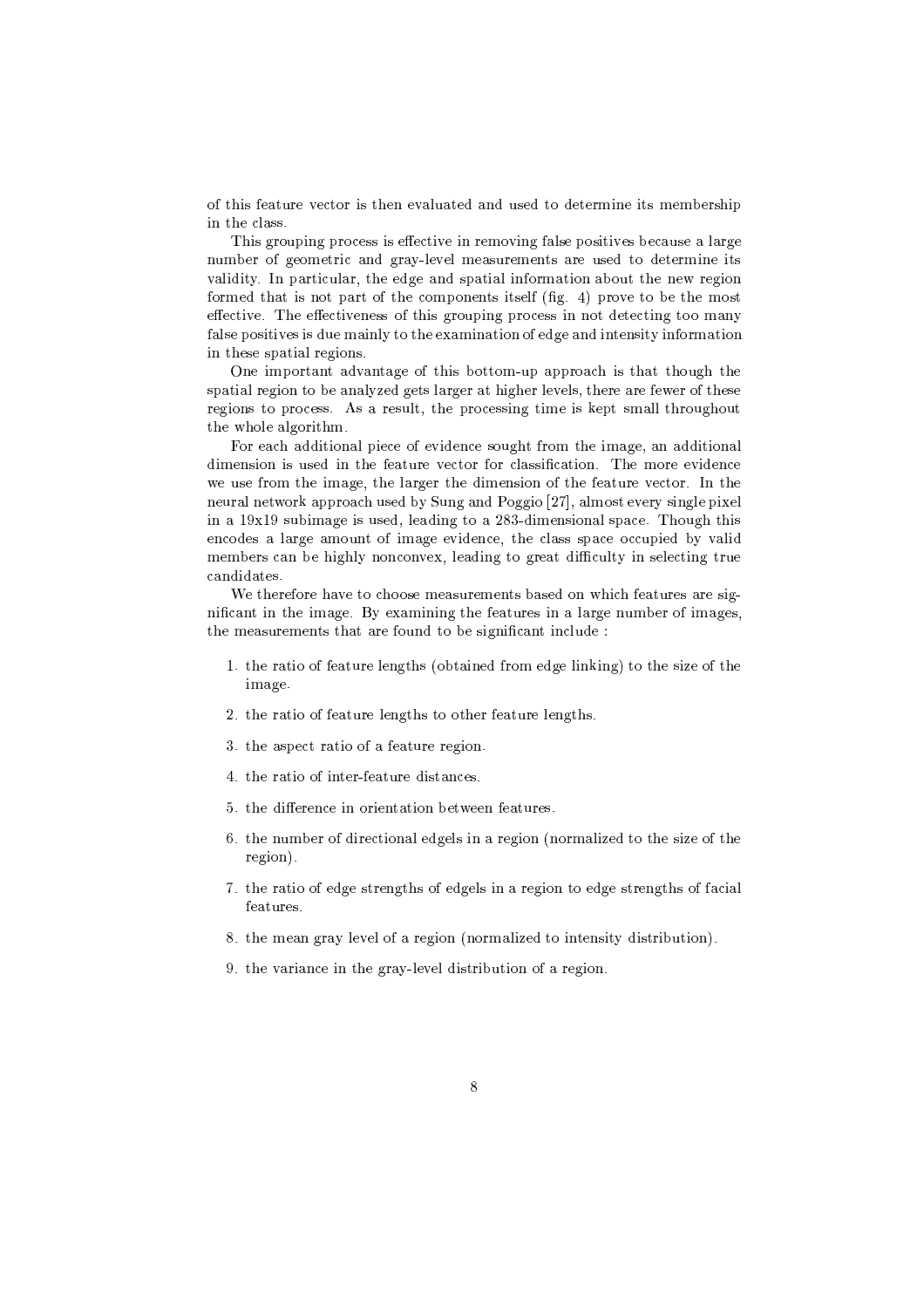### **Probabilistic Framework** 6

The perceptual grouping framework enables us to reject grossly incorrect groupings of face candidates. Still, we have to deal with a reasonable number of false positive faces which cannot be effectively removed by using detection thresholds in the previous section. We thus propose a probabilistic framework to assign and propagate probabilities among the facial features and facial groups so that we will achieve a high confidence rate for true positive faces.

Bayesian networks, which are also known as belief networks, are directed acyclic graphs, with nodes representing random variables and arcs signifying conditional dependencies specified by conditional probabilities. Bayesian networks do not assume independence among features, they encode the dependencies among features (Russell and Norvig [23]).

An example of a belief network is shown in fig.  $5(a)$ . The nodes with arrows pointing away from them are the parents of those which the arrows are pointing to. This encodes the dependency between the nodes. Each node can take either of 2 values, True or False, and has a conditional probability table  $(CPT)$  associated with it (fig. 5(b)).



Figure 5: (a) A belief network. (b) Conditional probability table (CPT).

The entries in the CPT describe the conditional probability of each value of the variable, given each possible combination of the values of the parent nodes. These set of entries can be estimated directly by using the statistics of the set of examples (Russell *et.al.* [22]). The crucial value in the belief network is the prior probability of the root node (the "face" node in this case), and this is often hard to estimate. Certainly, the choice of an appropriate prior depends on the complete space of hypothesis. We may assume an uniform prior for our case.

In our previous approaches  $(33]$ ,  $(34)$ , we used a belief network comprising of 4 child nodes, one for each of the 4 partial face groups (fig.  $5(a)$ ). This was shown to be highly effective for fronto-parallel view of faces because all 4 PFGs can be detected in this view, giving a large amount of evidence for true face candidates. However, for profile views, the probability of the face remained low because only one PFG can be found in the image.

To overcome this, we propose a new belief network structure, using the facial features as child nodes instead of the PFGs (fig. 6). The belief network now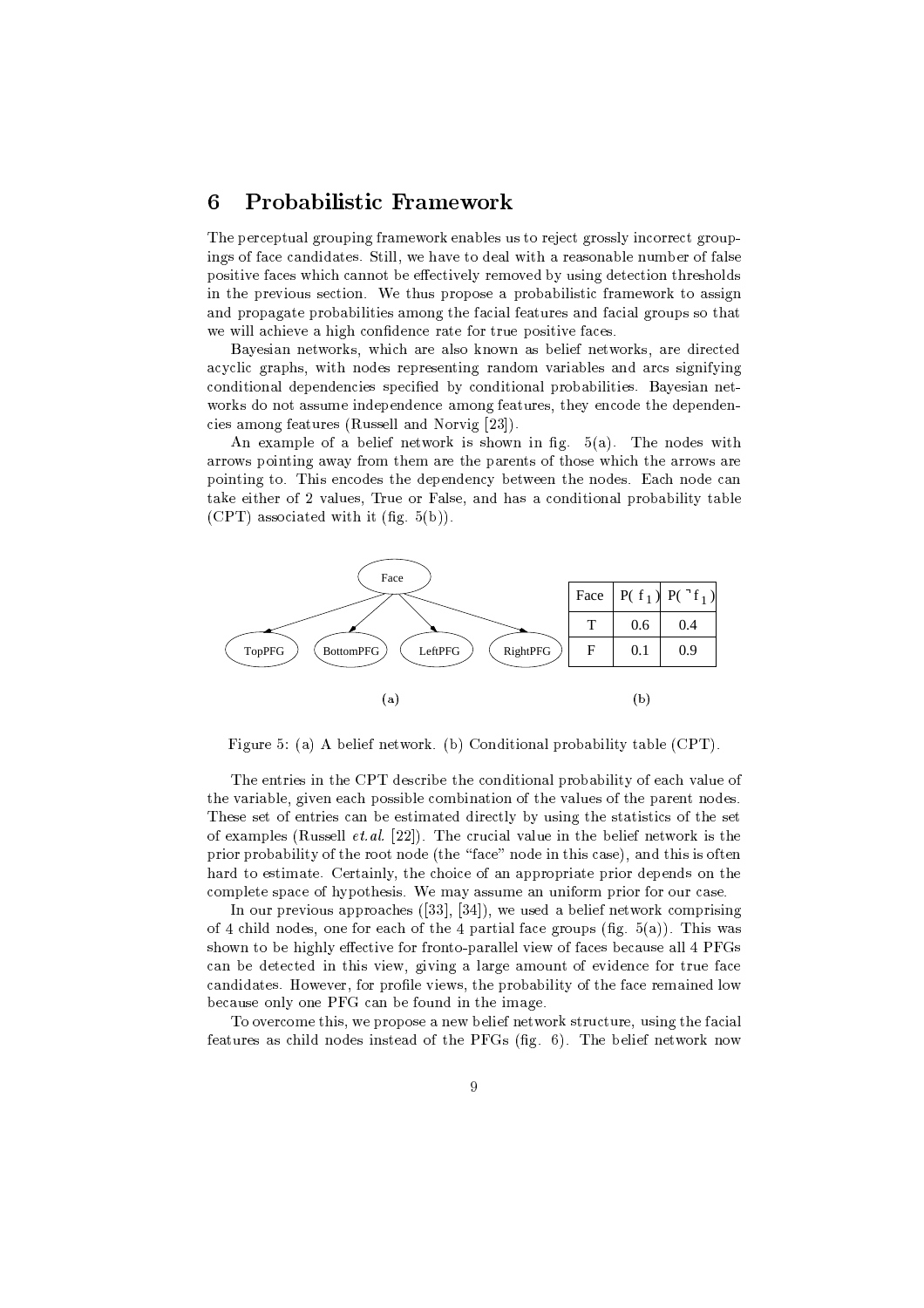has 6 child nodes instead of 4. Profile view of faces will thus have 4 pieces of evidence (facial features) out of 6, instead of 1 (face group) out of 4 previously. This leads to a better capability of detecting profile views of faces.



Figure 6: The belief network used in our approach.

So how do we update and improve the probabilities of these child nodes using model knowledge ? As mentioned earlier, one source of evidence that is often overlooked is the presence of a neighbouring feature (e.g. presence of another eye next to an eye candidate). To harness this extra piece of evidence, we build a second belief network (fig.  $7(a)$ ) to reinforce the belief of each feature based on the presence of neighbouring features.



Figure 7: (a) Reinforcement belief network. (b) Virtual nodes.

When evidence for a facial feature becomes available, a virtual node is created (the "evidence" node) and instantiated, allowing the evidence, specified in the form of a probability, to propagate through the entire network and update all the other nodes (fig.  $7(b)$ ). The resulting effect is a large increase in the probabilities of the feature candidates which are true facial features.

We use a propagation algorithm for singly connected networks given by Pearl [19] which does not make any unfounded assumption of the conditional independence of the system. In Pearl's algorithm, each node when instantiated with a piece of evidence will modify its parent or child nodes by sending  $\lambda$ or  $\pi$  messages to them. In addition, each node has a  $\lambda$  and a  $\pi$  value which are modified by these  $\lambda$  and  $\pi$  messages. The main difference between this propagation algorithm and the one for trees (used in our previous work [33],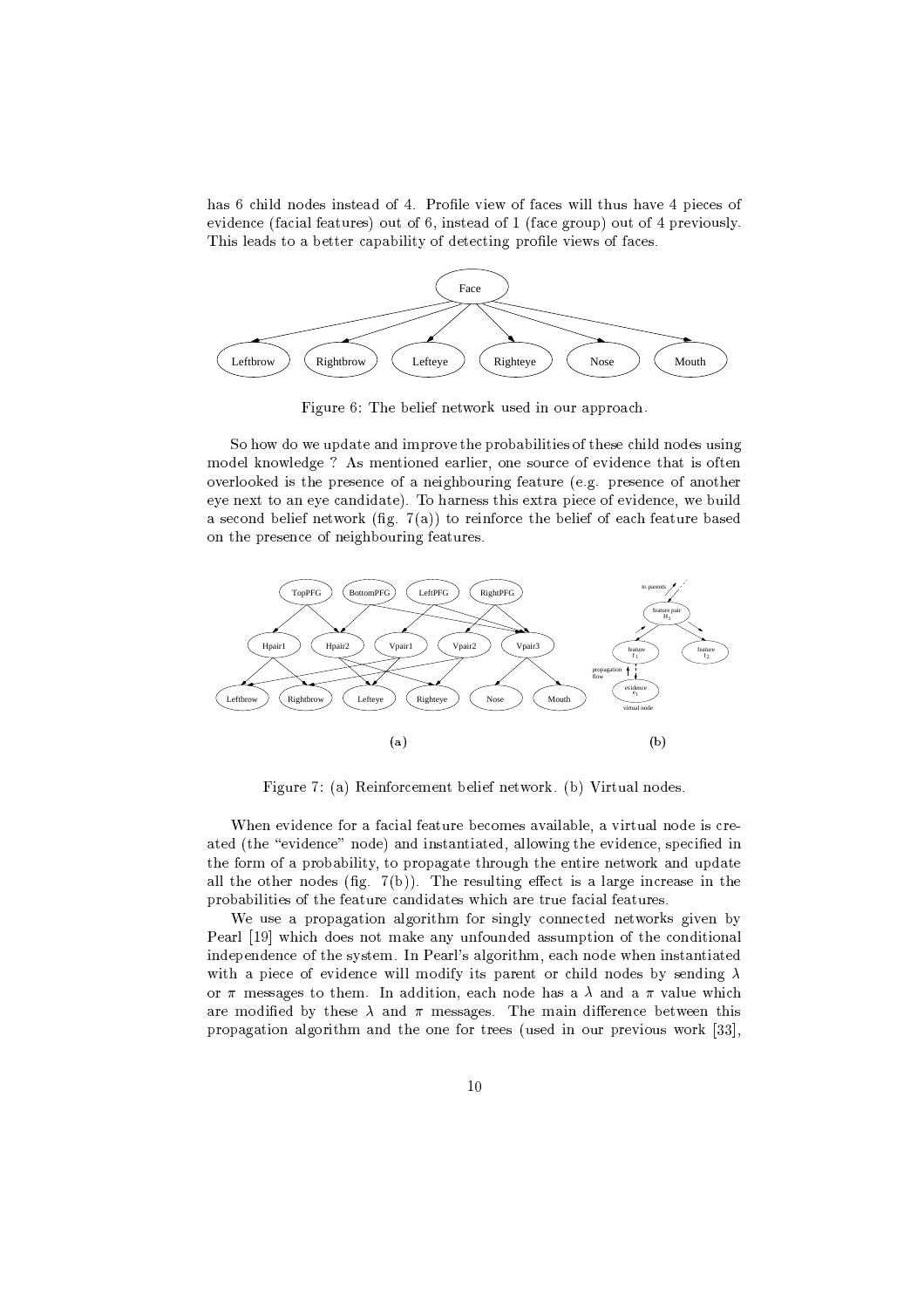[34]) is that nodes in a singly connected network can have more than one parent. Our belief network structure in fig.  $7(a)$  clearly requires this.

Suppose a node B has two parents A and D, and a set of child nodes  $s(B)$ where each child node C is a member of the set  $s(B)$ ,  $C \in s(B)$ . Also, let B have k possible values  $b_i$ ,  $i = 1, \ldots, k$ . The updated probability  $P'(b_i)$  of a node B for the value  $b_i$  is then given by

$$
P'(b_i) = \alpha \lambda(b_i) \pi(b_i) \tag{2}
$$

where  $\lambda(b_i)$  and  $\pi(b_i)$  are the  $\lambda$  and  $\pi$  values associated with node B for the value  $b_i$ .  $\alpha$  is a normalizing constant so that all the probabilities  $b_i$  sum to one.

The  $\lambda$  value of a node B,  $\lambda(b_i)$  with a set of child nodes  $s(B)$  is given by

$$
\lambda(b_i) = \prod_{C \in s(B)} \lambda_C(b_i) \tag{3}
$$

where  $\lambda_C(b_i)$  is the  $\lambda$  message from the child C to node B for the value  $b_i$ . The  $\pi$  value,  $\pi(b_i)$ , is given by

$$
\pi(b_i) = \sum_{j=1}^{m} \sum_{p=1}^{n} P(b_i | a_j, d_p) \pi_B(a_j) \pi_B(d_p)
$$
\n(4)

where  $P(b_i|a_j, d_p)$  is the joint conditional probability of node B given its parents A and D, and  $\pi_B(a_j)$ ,  $\pi_B(d_p)$  are the  $\pi$  messages from the parents A and D respectively.

The  $\lambda$  message from a node B to one of its parents A,  $\lambda_B(a_j)$ , is given by

$$
\lambda_B(a_j) = \sum_{p=1}^n \pi_B(d_p) \Bigl(\sum_{i=1}^k P(b_i | a_j, d_p) \lambda(b_i)\Bigr) \tag{5}
$$

and the  $\pi$  message received by a node B from its parent A,  $\pi_B(a_j)$ , is

$$
\pi_B(a_j) = \frac{P'(a_j)}{\lambda_B(a_j)}\tag{6}
$$

In the case of a node with more than two parents (e.g. Vpair3), the equations are a straightforward extension of the above. For example, if a node B has another parent E, with  $r$  possible values, then equation 4 and 5 will become

$$
\pi(b_i) = \sum_{s=1}^{r} \sum_{j=1}^{m} \sum_{p=1}^{n} P(b_i | a_j, d_p, e_s) \pi_B(a_j) \pi_B(d_p) \pi_B(e_s)
$$
\n(7)

$$
\lambda_B(a_j) = \sum_{s=1}^r \sum_{p=1}^n \pi_B(e_s) \pi_B(d_p) \Big( \sum_{i=1}^k P(b_i | a_j, d_p, e_s) \lambda(b_i) \Big) \tag{8}
$$

Using these equations, we are able to propagate evidence through the network when evidence for one of the nodes is found. A node when instantiated will send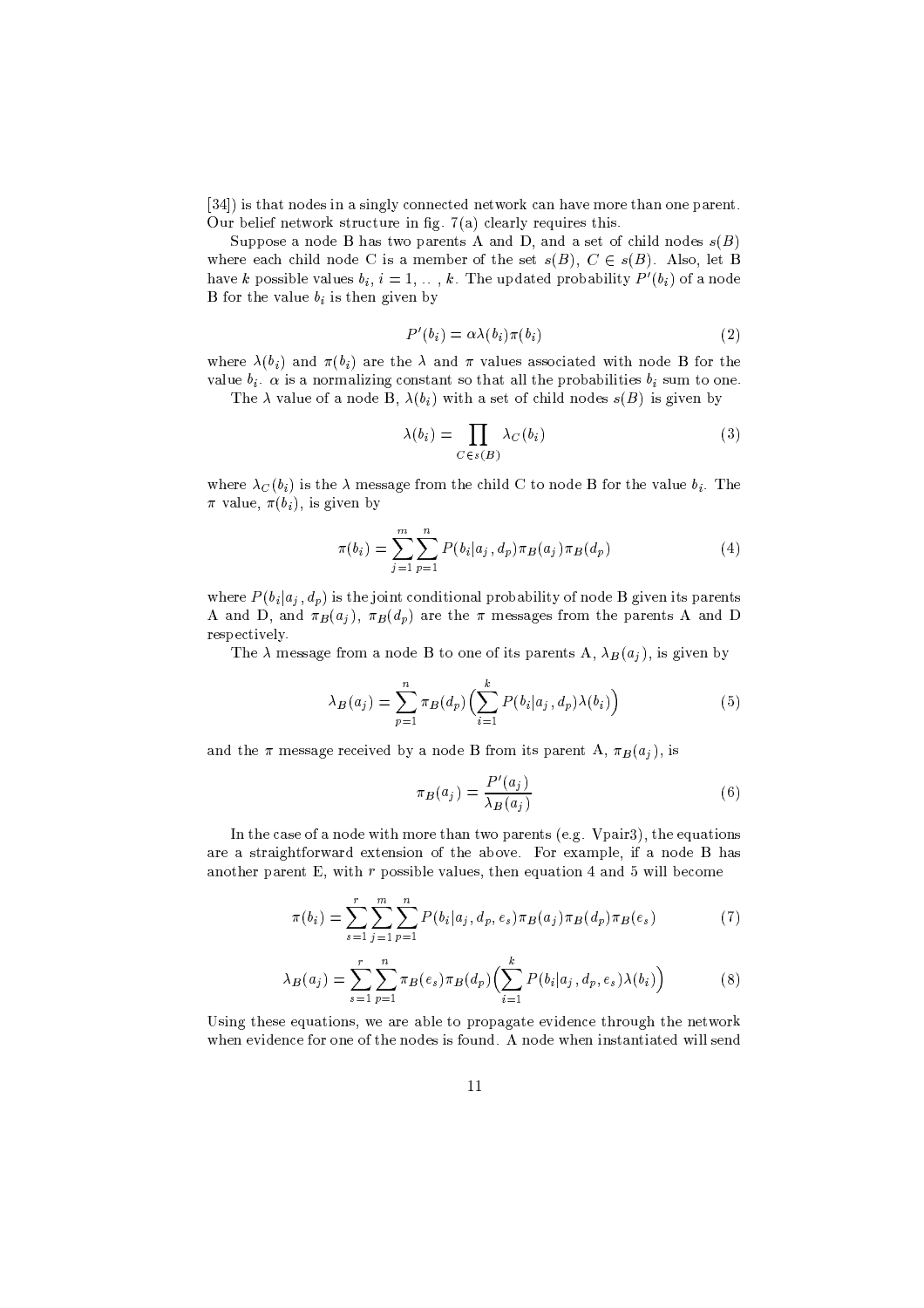$\lambda$  messages to its parents, and  $\pi$  messages to its children. In turn, the parent node will send new  $\lambda$  messages to its parents, and  $\pi$  messages to its other children. A child node receiving a  $\pi$  message will only send new  $\pi$  messages to its own children. In this way, nodes which are conditionally dependent on the node that was instantiated will all be updated.

The evidence for each facial feature or face group  $i$  is related to its Maha–  $\hphantom{i}$ lanobis distance.  $\mathcal{M}_{ii}$ , and the admission threshold for the *i*th feature class,  $\tau_i$ .  $bv$ :

$$
P_i = \begin{cases} (1 - \frac{\mathcal{M}_{ij}}{\tau_j}), & \mathcal{M}_{ij} < \tau_j \\ 0, & otherwise \end{cases}
$$
 (9)

Each facial feature that is detected is assigned 4 probability values.  $P_{hrow}$ ,  $P_{\text{core}}$  and  $P_{\text{meath}}$  using the above equation. When a higher level group is formed, only the probability of the corresponding feature is propagated. For =e¹C65knB1D(= ® &h6e/=#>@?A&#65D];1>A,54¯ =sf<=MB65&(>(³BC65&(> <sup>a</sup> & ` h,<>Ak-=U8h>A,<k ?g4 ,h6j &t6iD1h=U65? \_>@=`@® only  $P_{k_{new}}$  of the upper feature and  $P_{euc}$  of the lower feature is propagated. Likewise, only these values are updated in the propagation process. As a result, only true positive faces are updated to a high confidence level.

# j#!!-  «# Ip!#" - M

We implement the described algorithm making the assumption that the orientation of the faces are vertical and the viewpoint of the faces are fronto-parallel.  $\qquad \qquad$ This allows us to look at the intermediate results and evaluate the performance and robustness of the algorithm in the simplest case. The scale parameter is specified by the user as the algorithm is run on each image. We will extend the  $\,$ algorithm in the next few sections and show how it can cope with variations in scale, orientation and viewpoint.  $\hspace{0.1em}$ 

### 6   ! \$  #" %\$ <sup>8</sup> . The state of the state of the state of the state of the state of the state of the state of the state of the state of the state of the state of the state of the state of the state of the state of the state of the state o

A set of 40 images taken of different subjects under different scale and slightly different viewpoint is used as a training set. Facial features are marked by hand and the algorithm is run through these test images. For each facial feature or face group, the image measurements that is used for classifying each feature is recorded from the training images to define each class space. The frequency of occurrences of each feature and the component face groups are also measured and entered into the conditional probability tables.

### 4 8 -, 8 6

In the preattentive feature selection stage we convolve the image with a matched bandpass filter for detecting dark bars against a light background, which is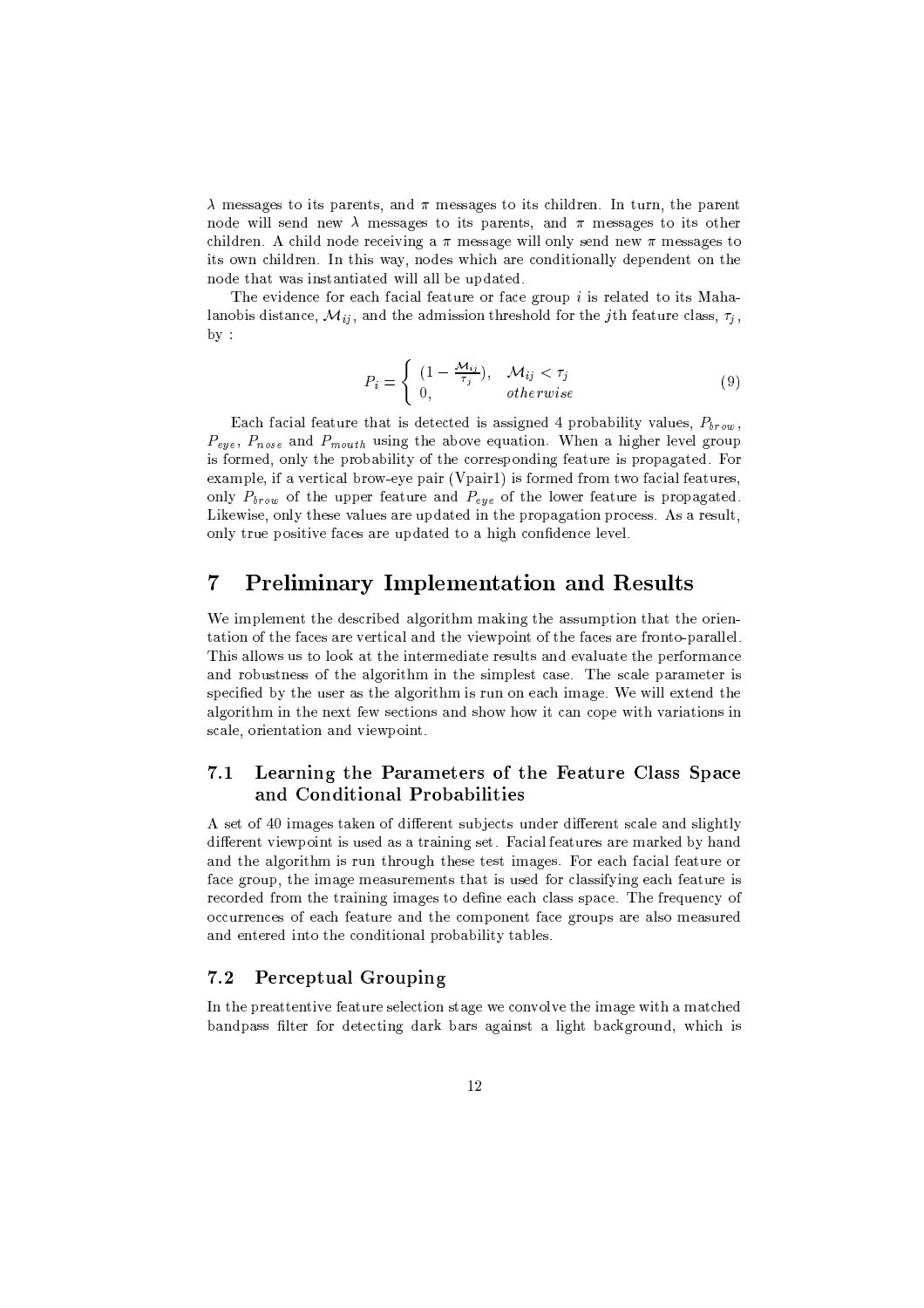essentially a spatial filter with a second derivative of Gaussian in one direction. and a Gaussian in the orthogonal direction. The aspect ratio of the filter is elongated to 3:1 for better orientation selectivity. Since the scale is specified by the user, and the orientation is assumed to be vertical, we use only a single filter at the specified scale and orientation. If scale and orientation are unknown, we can use a family of such filters at different scale and orientation, and examine the output of each. This family of filters can be efficiently implemented using steerable-scalable basis filters (Perona [20], Freeman and Adelson [9]).

Local maxima in the response are then found which give a list of attention points to search for facial features. We then perform edge detection using a Canny edge finder with hysteresis threshold set to zero. This will output all edgels and will ensure maximum robustness against illumination variations.

A local window around the interest point is then searched for edgels in the expected orientation and polarity. The size of the search window is the same as the size of the Gaussian derivative filter used in the preattentive stage. These edgels are then linked to form chains. We use a boundary following algorithm given in Ballad and Brown [1] to link the edges. The search continues to edgels not in the local window and these edgels are linked if they have similar orientation, polarity and strength as the neighbouring edgel (Gestalt laws). By making image measurements of the various image features in the region and comparing it with the class space determined from the learning stage, we obtain a list of facial feature points for the attentive grouping stage.

The results after verification with each feature class is shown in fig. 8.



Figure 8: (a) Interest points obtained from matched bandpass filtering (81 points). (b) Canny edge detection with zero threshold. (c) Linked edges of approximately horizontal orientation. (d) Feature regions detected (21 points).

The list of feature candidates is then examined to form pairs, and each horizontal pair and vertical pair is further examined to form partial face groups. If any two partial face groups have some component features that are the same, they are combined to form a face candidate (e.g. if a top PFG and a left PFG are found, we combine them to give a 6-feature face candidate). If not, each PFG by itself will become a 4-feature face candidate. The results for the perceptual grouping stage is given in fig. 9.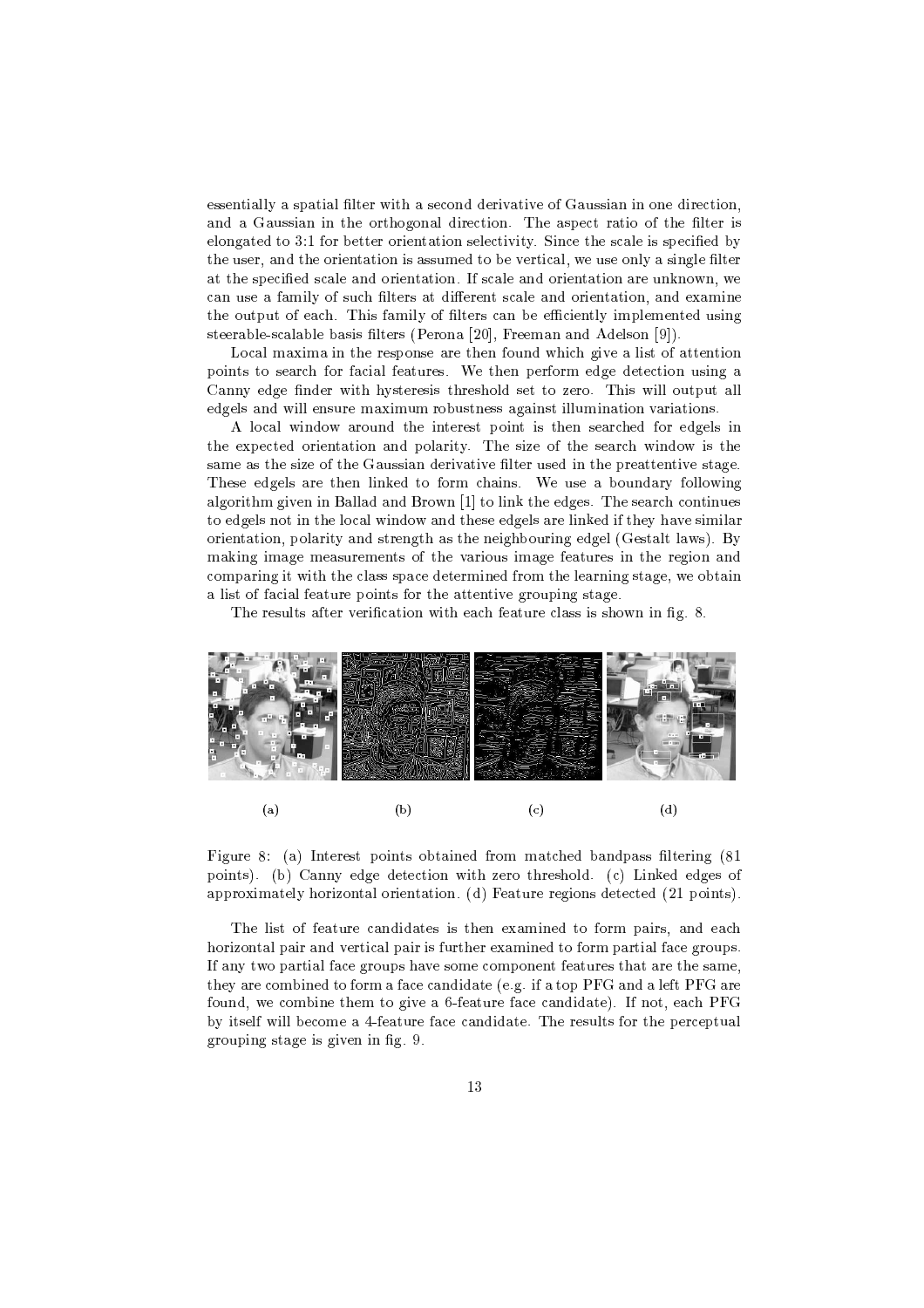

Figure 9: (a) Horizontal pairs (4 pairs). (b) Vertical pairs (7 pairs). (c) Partial Face Groups (1 top, 2 bottom, 1 left, 1 right). (d) Face candidates detected (1 face).

#### 7.3 Evidence Propagation and Bayesian Classification

Each facial feature that is detected is assigned 4 probability values,  $P_{brow}$ ,  $P_{eye}$ ,  $P_{nose}$  and  $P_{mouth}$ . These probabilities are assigned using eqn. 9. If the Mahalanobis distance of the facial feature in a particular feature class is greater than the admission threshold, the facial feature is given a probability value of zero for that feature class.

After the perceptual grouping process, each face candidate will have between 4 to 6 features associated with it. A reinforcement belief network is initialized for each face candidate and virtual nodes are created for each facial feature that is found in the process.

Fig. 10 shows the face candidates for 2 subjects found by the perceptual grouping process. As these faces cannot exist simultaneously because they overlap, the face with the highest probability will be selected among all the overlapped ones.



Figure 10: (a),(b) Face candidates found for subject 1. (c),(d) Face candidates found for subject 2.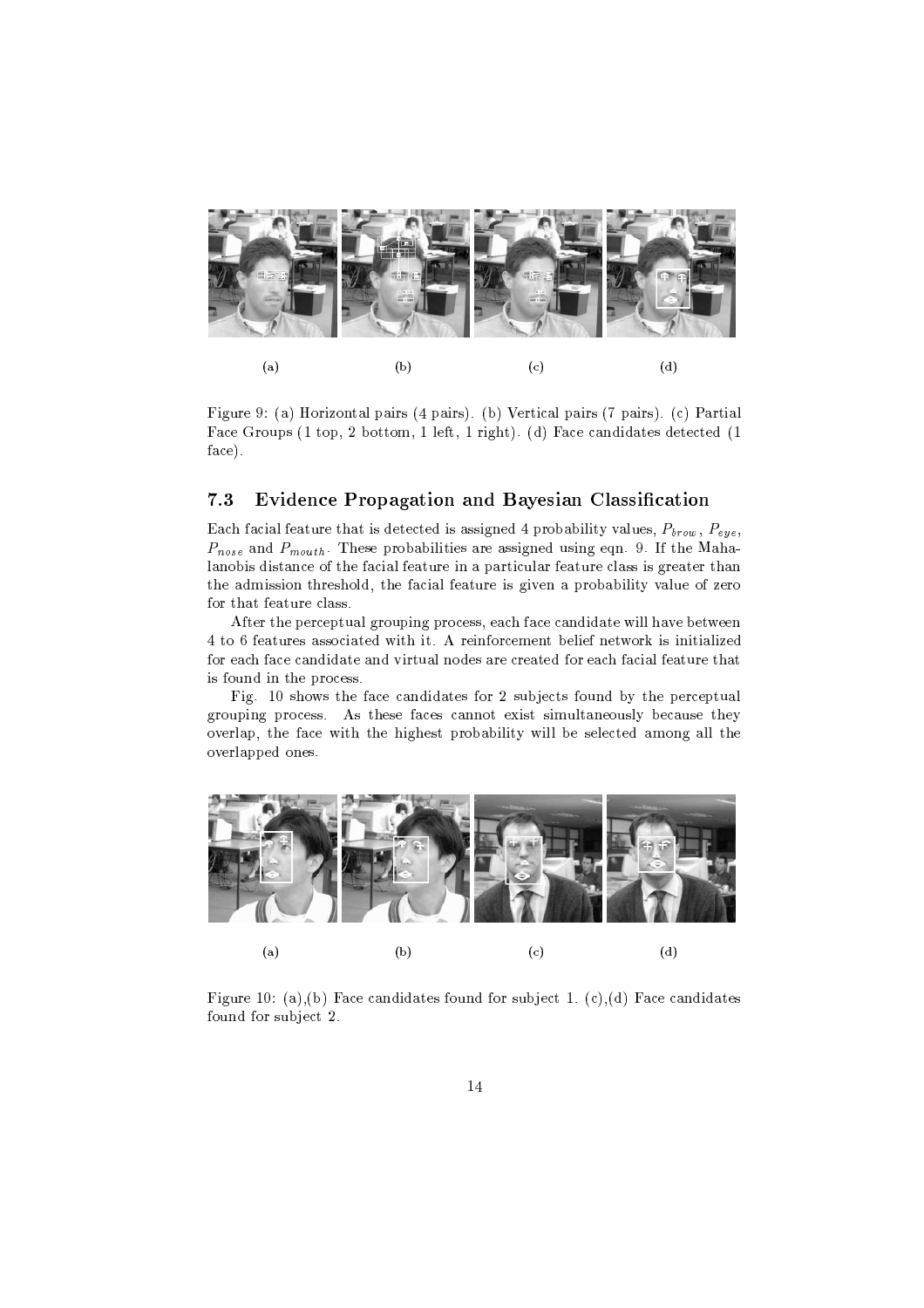For subject 1, in fig.  $10(a)$ , the top PFG is not found in the process and so the computed probability of the face candidate is lower. Moreover, since the hypothesized eye location (on the right) is actually a brow, the image evidence that is propagated in this case is actually  $P_{eye}$  which is very low compared to  $P_{brow}$  in fig. 10(b). The probabilities of the two face candidates of subject 1 are 0.6578 and 0.9255 respectively.

For subject 2, only the bottom PFG is found in the first case. The probabilities of the two face candidates of subject 2 are 0.5045 and 0.9486 respectively. Clearly, without the use of the probabilistic framework and the reinforcing of evidence from all the other facial features, the difference between the true and false positive candidates will be very close, thus making it very difficult to successfully reject the false candidates.

#### **Preliminary Results**  $7.4$

We run our preliminary implementation of the algorithm on 60 test images of size 256x256 containing faces at different scale but mainly in the fronto-parallel view with vertical orientation. 54 are successfully detected, giving a 90% detection rate. Some of the successful results are shown in fig. 11. We can see from the results that the algorithm is able to cope with variations in orientation and viewpoint (to a small extent), although we have made the assumption that the orientation is vertical and the viewpoint fronto-parallel. The algorithm also seemed to be robust to distractions such as glasses, and is also able to manage under a small amount of occlusion and absence of facial features.



Figure 11: Result of face detection on various test images.

Some of the unsuccessful cases are shown in fig. 12. In the first image, the subject's eyebrows are actually very close to the eyes, and at that viewpoint, it is indistinguishable from the eyes. However, the algorithm groups two points in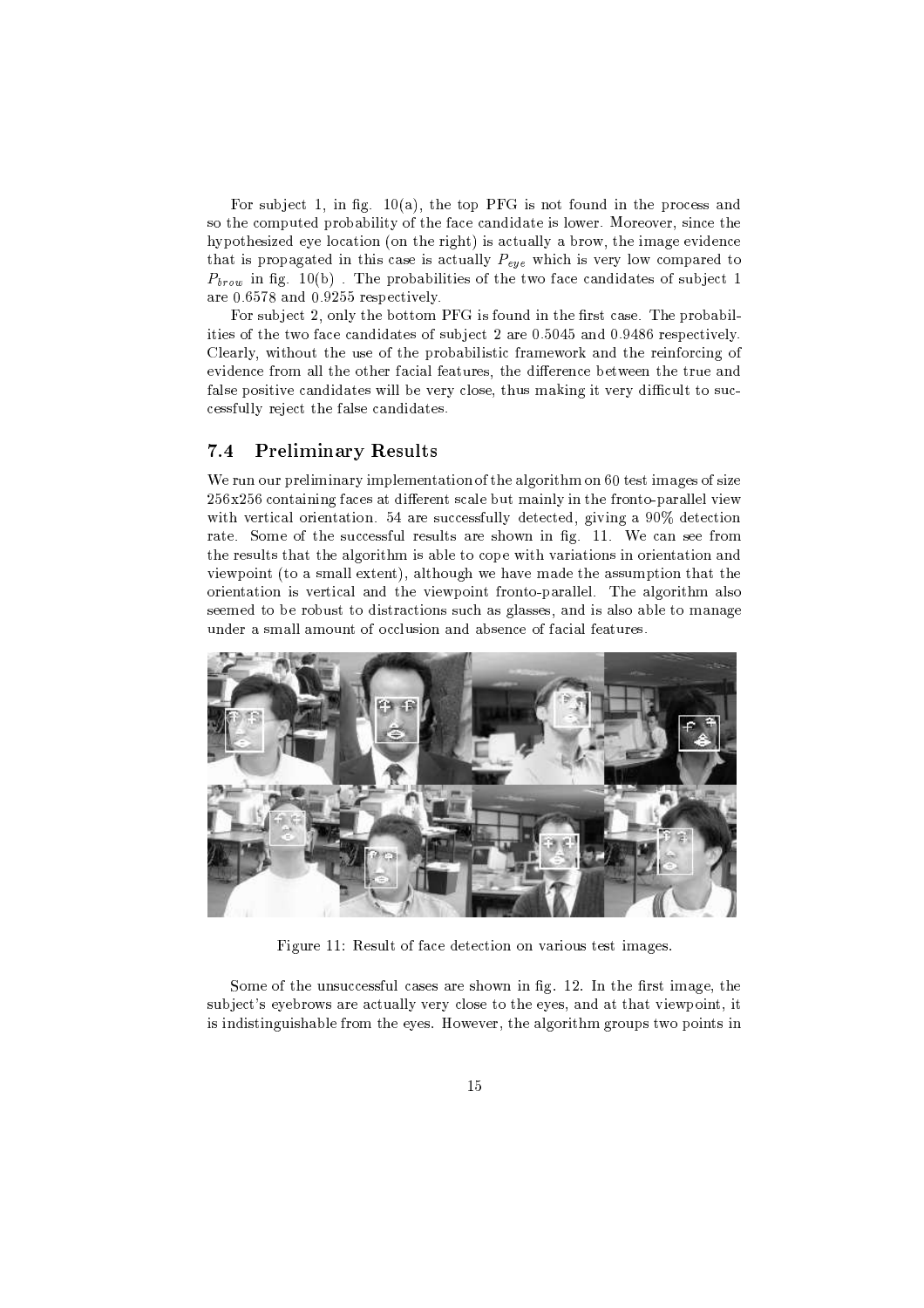the hair region into a Hpair1 component group, forming false evidence leading to a wrong identification of facial features.



Figure 12: Some unsuccessful cases.

In the second image, the subject's left eyebrow (the right eyebrow in the image) coincides nicely with a dark horizontal strip in the background. As a result, the eyebrow is grouped with the background feature into a long feature, failing to be classified as a facial feature. A similar case happens to the mouth, which is also grouped with the strong edge caused by the shadow on the cheek, leading to a shift in the detected location of the mouth. Furthermore, due to the shift of the mouth location, the subject's right eve is not detected correctly because the actual location will give an incorrect geometric configuration of the face. Hence, a neighbouring point which has the next highest probability is selected instead.

In the third image, the face has rotated beyond the angle that the algorithm can cope. And since no other possible face candidates can be formed, no faces are detected.

### 8 Approaches with Invariance to Scale, Orientation and Viewpoint

Many present approaches to solve the face detection problem have some invariance to scale, orientation and viewpoint changes, though either one or two of these are usually assumed to be fixed. We will examine how these approaches cope with scale, orientation and viewpoint changes.

The common approach to deal with scale variations is by examining the image at different scales and finding a match to a face template at each scale. Fixed-shape regions at different scales from the image are extracted, subsampled to the size of the template or filter, and then matched to the template. Experiments using this approach has been carried out by Lanitis  $et. al.$  [13], Sung and Poggio [27], Yang and Huang [32]. The common problem with this approach is that the face template (or filter) is restricted to detecting only a single view and orientation of the face.

The feature-based approach used by Leung et.al. [14], Yow and Cipolla [34] addresses the problem of orientation invariance by using the inter-feature distance or the affine geometry between the facial features. However, the facial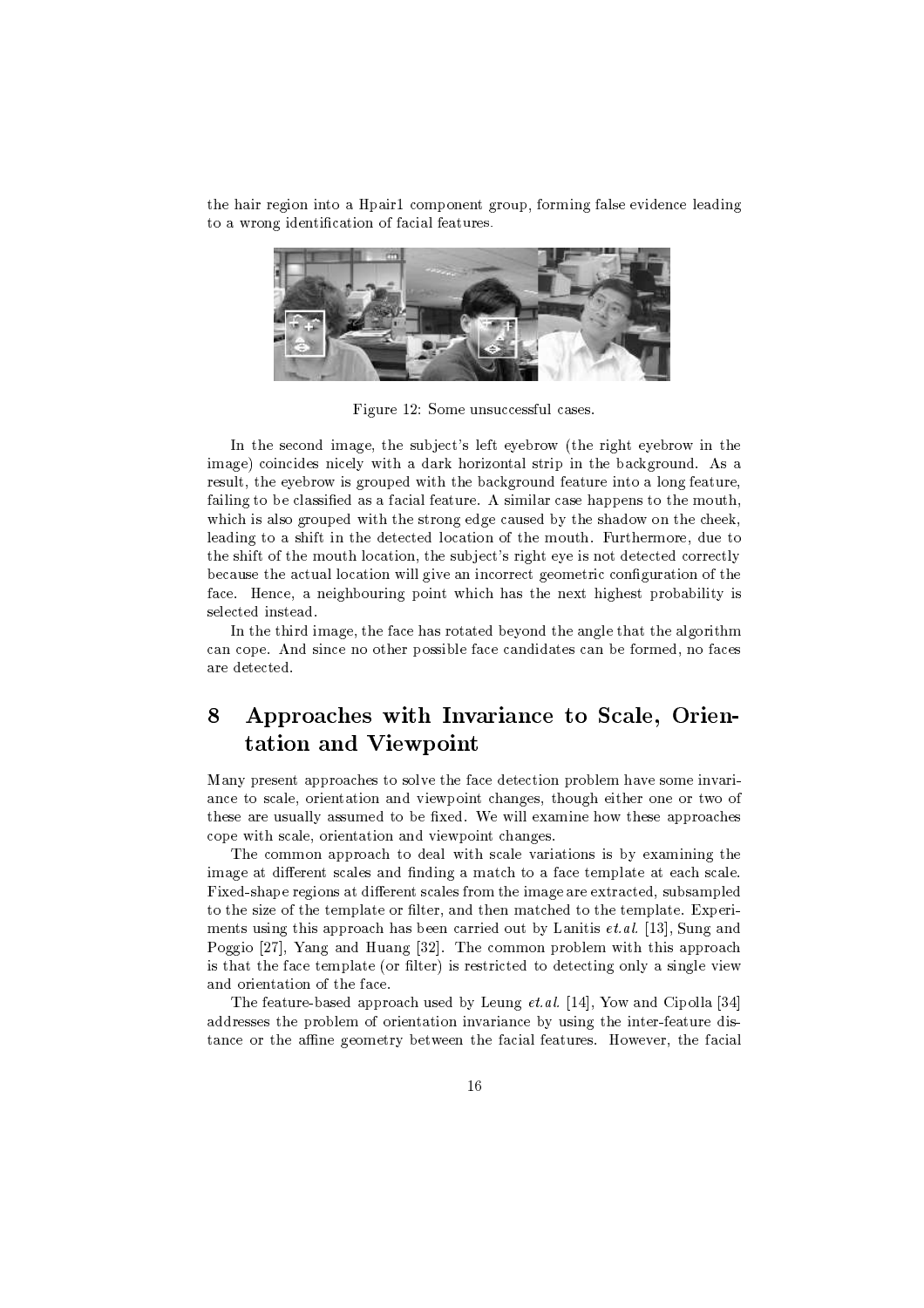features need to be extracted using a family of oriented filters – a rather computationally expensive task.

Chen et.al. [3] extended the matching to 3 views (1 fronto-parallel and 2 profile views) using a fuzzy pattern matcher based on colour. Little geometric information is used. Sumi and Ohta [26] also attempted detection of profile views but their approach is largely based on image correlation.

### 9 **Scale Invariance**

In this section, we will look at the effects of varying scale on the detection of faces. In our approach, two types of filters are used, the preattentive filter and the edge detection filter. Both of them are Gaussian derivative filters: the preattentive filter is a second derivative Gaussian while the edge detection filter is a first derivative Gaussian.

Fig. 13 shows the result of varying the scale of the preattentive filter from  $\sigma = 3.0$  to  $\sigma = 1.0$  while keeping the scale of the edge detection filter fixed at  $\sigma = 3.0$ . We observe that although 3 different values of  $\sigma$  are used, the face detected for all the 3 cases is the same. We also observe that at a scale ( $\sigma$  = 1.0) smaller than the one required for matched filtering ( $\sigma = 3.0$ ), the correct facial features are still detected, though there is a much larger number of false detected feature points.



Figure 13: Varying the scale of the preattentive filter. The facial features detected by the preattentive feature selection stage is shown. (a)  $\sigma = 3.0$  (81) points). (b)  $\sigma = 2.0$  (177 points). (c)  $\sigma = 1.0$  (332 points). (d) Face detected (same for all 3 cases of  $\sigma$ ).

We subsequently vary the size of image while keeping the scale of the preattentive filter constant at  $\sigma = 1.0$ . The scale of the edge detection filter is also reduced and kept at  $\sigma = 1.0$ . Fig. 14 shows the result for the image being reduced to 80%, 60%, 40% and 20% of the original size. We fail to detect the facial features when the face is too small because the image structure of these facial features are corrupted by quantization noise. However, we are successful in detecting the facial features of large faces even though our preattentive filter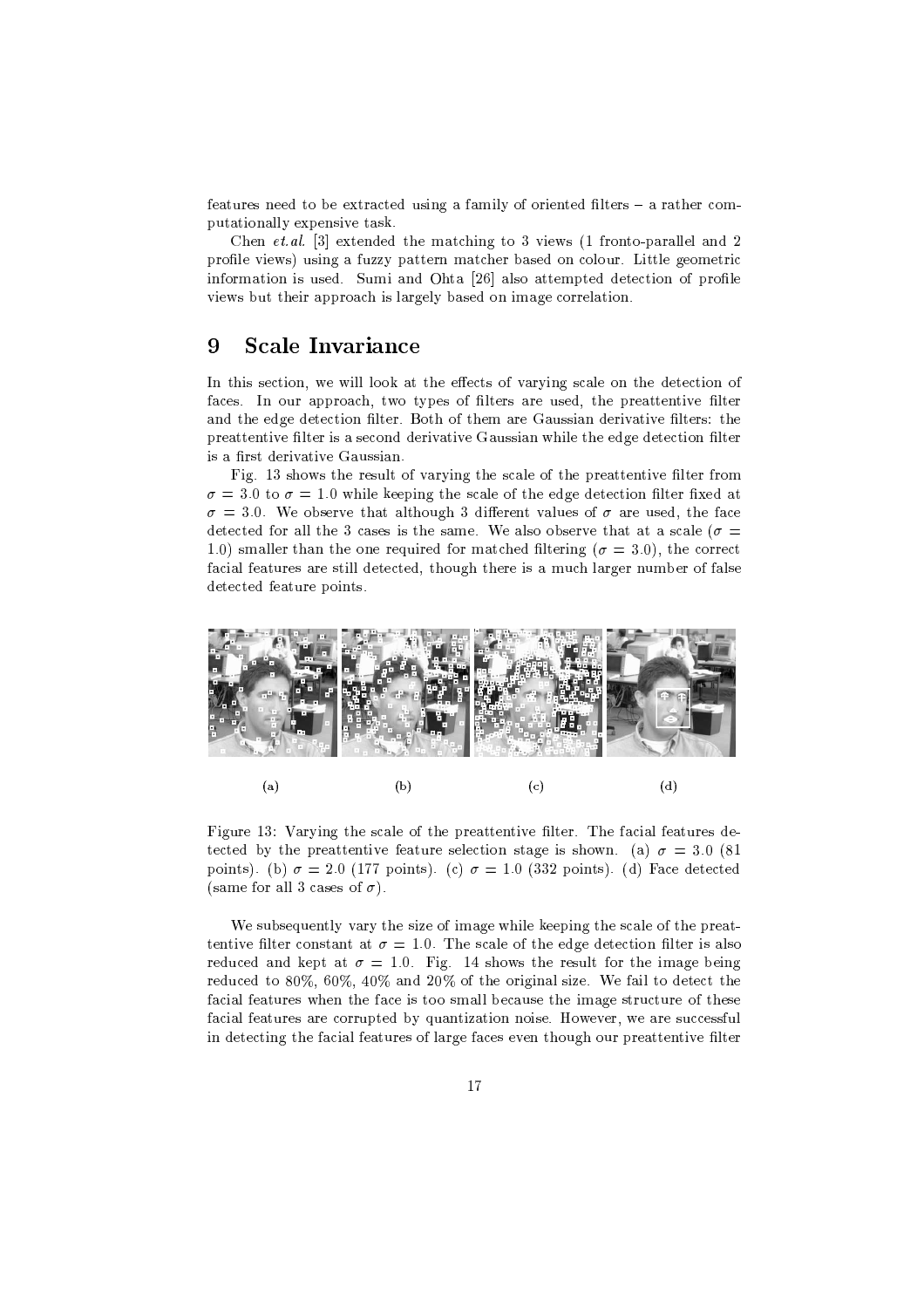is small. This is because the size of the facial features are actually determined by the edge detection and edge linking process, and not by the scale of the preattentive filter.



Figure 14: Varying the size of the face in the image. (a) percentage size  $= 80\%$ . (b) percentage size = 60%. (c) percentage size = 40%. (d) percentage size = 20%.

We do a further test by varying the aspect ratio of the preattentive filter. Fig. 15 shows the result of varying the aspect ratio from 3:1 to 1:1. We observe that the facial features are still detected even though we reduce the aspect ratio to 1:1. The significance of this is that we can steer a 1:1 second derivative Gaussian exactly by using only 3 basis filters (Freeman and Adelson [9]), instead of using 16 basis filters to give a 1% error approximation for a 3:1 filter (Perona [20]) - a huge saving in computational requirements.



Figure 15: Varying the aspect ratio of the preatentive filter. (a) aspect ratio  $=$ 3:1 (81 points). (b) aspect ratio = 2:1 (110 points). (c) aspect ratio = 1:1 (201 points). (d) Face detected (same for all 3 cases of  $\sigma$ ).

The Gaussian functional minimizes the product of localization in space and frequency (Marr and Hildreth [16]), but its trade-off between the signal-to-noise ratio and the accuracy of localization is well studied (Canny [2]). Since the edge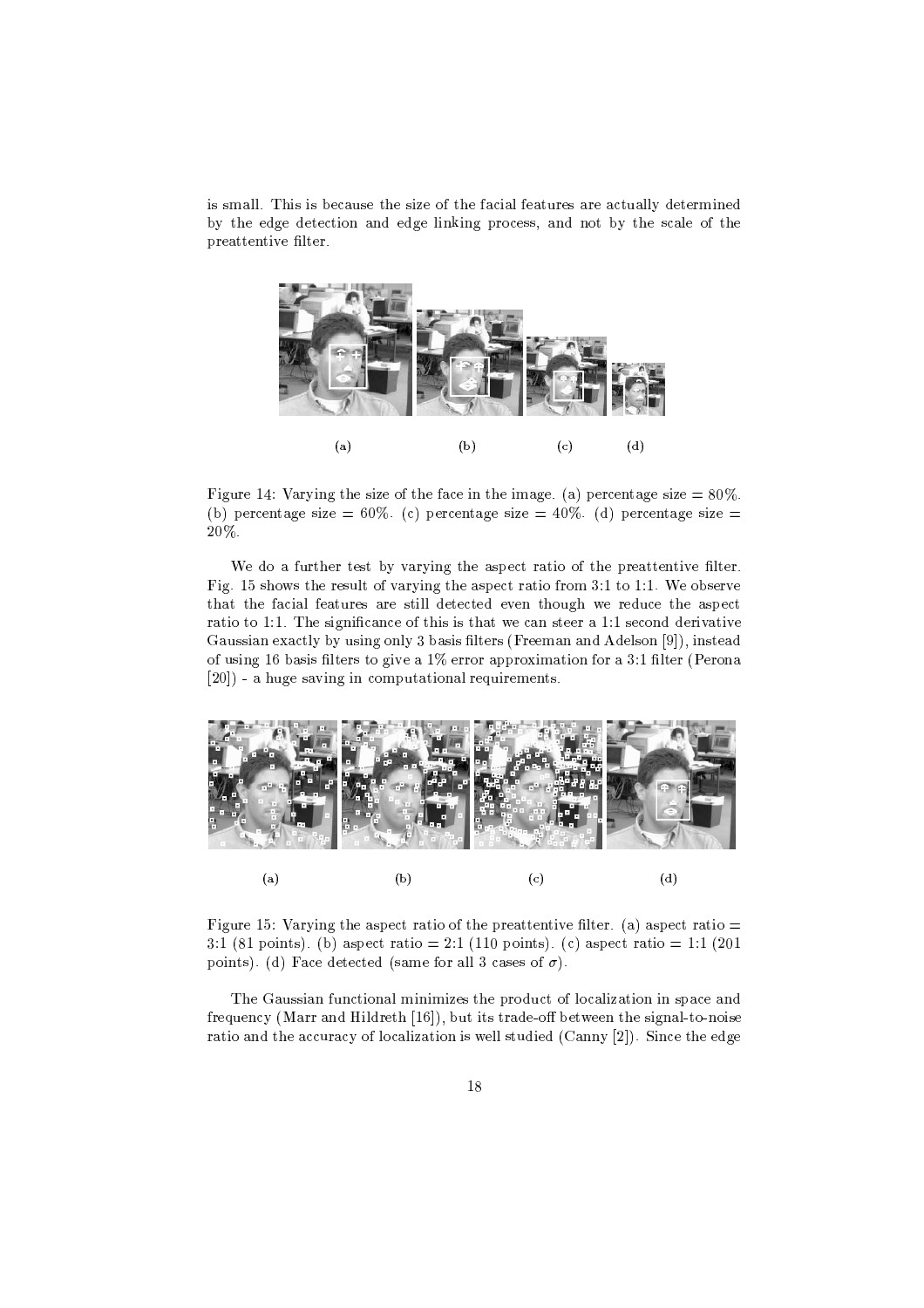detection filter is a first derivative Gaussian, choosing a small  $\sigma$  will result in noisy edges that are difficult to link. A large  $\sigma$ , however, will generate too much smoothing and may blur the image features, or even cause two separate edges to be smoothed into one. For an application of detecting the face of a person sitting in front of a computer terminal, a  $\sigma = 1.0$  is found to be sufficient.

### **Orientation Invariance 10**

We will now look at the effects of varying the orientation. We use an image in which the subject's head is rotated approximately 30° to the right, i.e. at an orientation of -30 $\textdegree$  from vertical. We keep the preattentive filter at the 3:1 aspect ratio and rotate the filter from -60 $^{\circ}$  to 60 $^{\circ}$  in 30 $^{\circ}$  increments.



Figure 16: Varying the orientation of the preattentive filter. (a) orientation  $=$  $-60^{\circ}$  (99 points). (b) orientation =  $-30^{\circ}$  (89 points). (c) orientation =  $0^{\circ}$  (90 points). (d) orientation =  $30^{\circ}$  (89 points). (e) orientation =  $60^{\circ}$  (92 points).

The results in fig. 16 show that though the correct orientation is  $-30^{\circ}$ , the facial features can still be detected by the filter at orientations of -60° and 0°. Thus, the algorithm can tolerate an orientation variation of about 30°.



Figure 17: Varying the orientation with aspect ratio = 1:1. (a) orientation =  $-60^{\circ}$  (225 points). (b) orientation =  $-30^{\circ}$  (205 points). (c) orientation = 0<sup>o</sup> (283 points). (d) orientation = 30° (223 points). (e) orientation = 60° (226 points).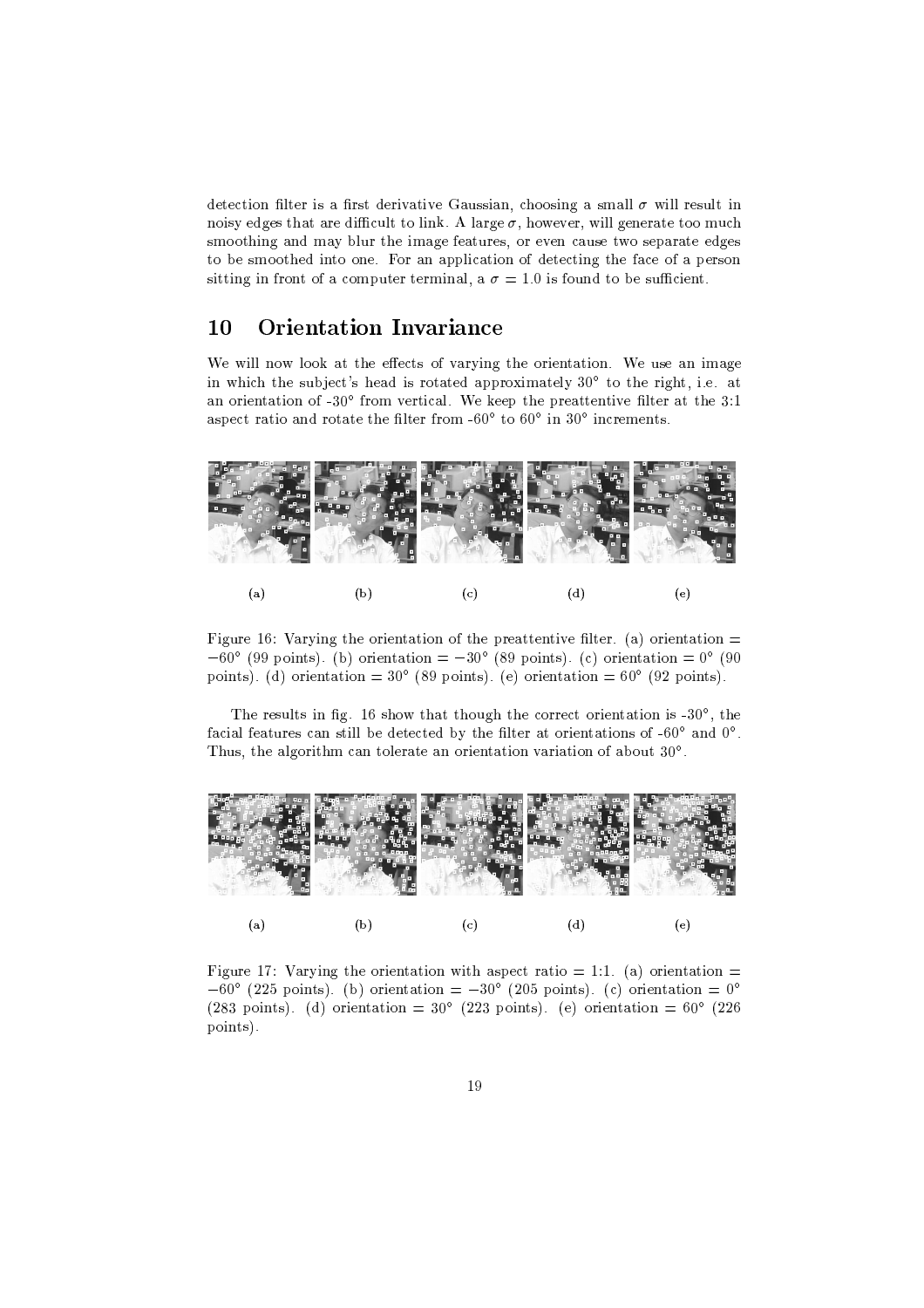We again reduce the aspect ratio of the preattentive filter. Fig. 17 shows the result of varying the orientation at an aspect ratio of 1:1. We observe that the facial features are now detected in all the different orientations of the filter. The significance of this is that we can make do without steerable filters completely. We can simply use only one single orientation of the preattentive filter and just examine the vicinity of the attention points for pairs of edges that are roughly parallel and have the correct polarity.

### 11 **Viewpoint Invariance**

In Yow and Cipolla [34] we have shown that the Gaussian derivative filter (the preattentive filter described in this paper) is able to detect facial features under different viewpoint, even under profile view.

Fig. 18 shows the features detected by the preattentive filter in profile views of faces. The scale of the preattentive filter used is  $\sigma = 3.0$  and the aspect ratio is 1:1. We observe that all the facial features which can be seen in the image are detected by the preattentive filter.



Figure 18: Detecting features in profile views. (a) 195 points. (b) 174 points.  $(c)$  185 points.

However, the difficulty in detecting faces under such viewpoints is that the facial features which we have chosen in our model can all be seen from only a limited range of viewpoints (mainly fronto-parallel). Thus, for general viewpoints (especially profile view), some of these features may be occluded and the evidential support for the face becomes low.

To overcome this, we look for additional features when we have a face hypothesis at a different viewpoint (e.g. profile view). We observe that in a profile view, there is a large region of the cheek that is roughly featureless. Hence we can mark out additional regions in the image that are the likely location of the cheeks, and examine the number, strength and orientation of edges in it. Face candidates that are formed from a single partial face group are examined for these cheek regions. The same Class space - Mahalanobis distance method is used to verify the group of features and regions as a valid profile view of a face.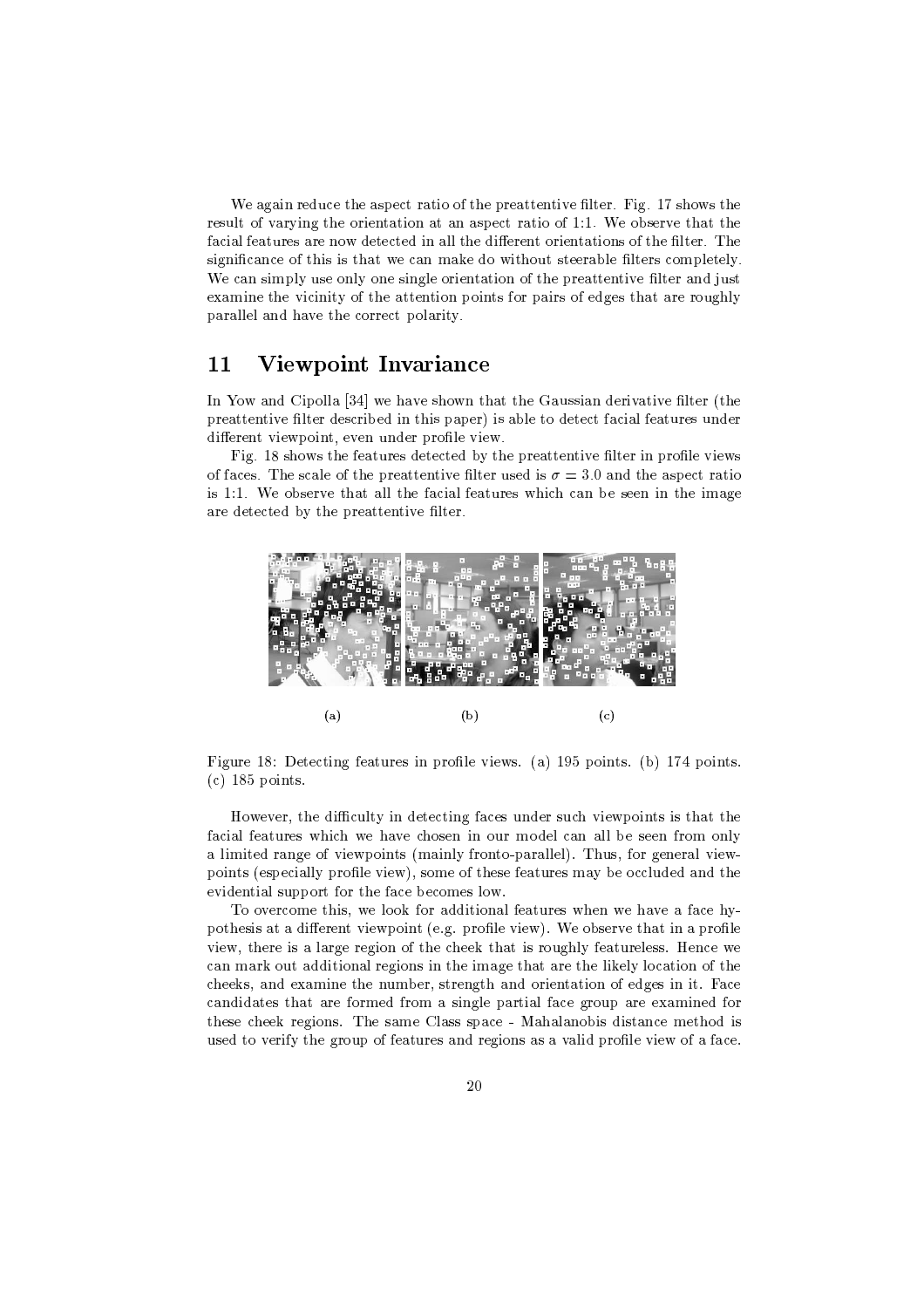The same situation applies to views which some of the facial features are occluded. The different cheek regions that are used for the different views are  $\,$ shown in fig.  $19$ .



Figure 19: The additional cheek regions used under different viewpoints and when facial features are missing or occluded.

## 12 Results

Our algorithm is implemented on a SUNSparc20 workstation. The images are taken from subjects sitting in front of a workstation mounted with a Pulnix monochrome CCD camera. The subject is free to turn his head or move his chair forward. A total of 11 images are taken from 10 subjects at varving distances and viewpoints (7 frontal-parallel view. 2 with head rotated to either side, and 2 profile views). The images used are  $256x256$  pixel resolution. The time taken to run the algorithm on these images with a user-specified scale are about 10 seconds each.



Figure 20: (a) Interest points (466 points). (b) Feature regions (180 points). (c) Partial Face Groups (28 top. 10 bottom. 5 left. 1 right). (d) Face candidates (2 faces). The probabilities associated with the upper and lower face candidates are  $0.6124$  and  $0.9578$  respectively.  $\qquad$ 

We implement the face detection algorithm as described in the preliminary implementation but we do away with the user-specification of the filter scale.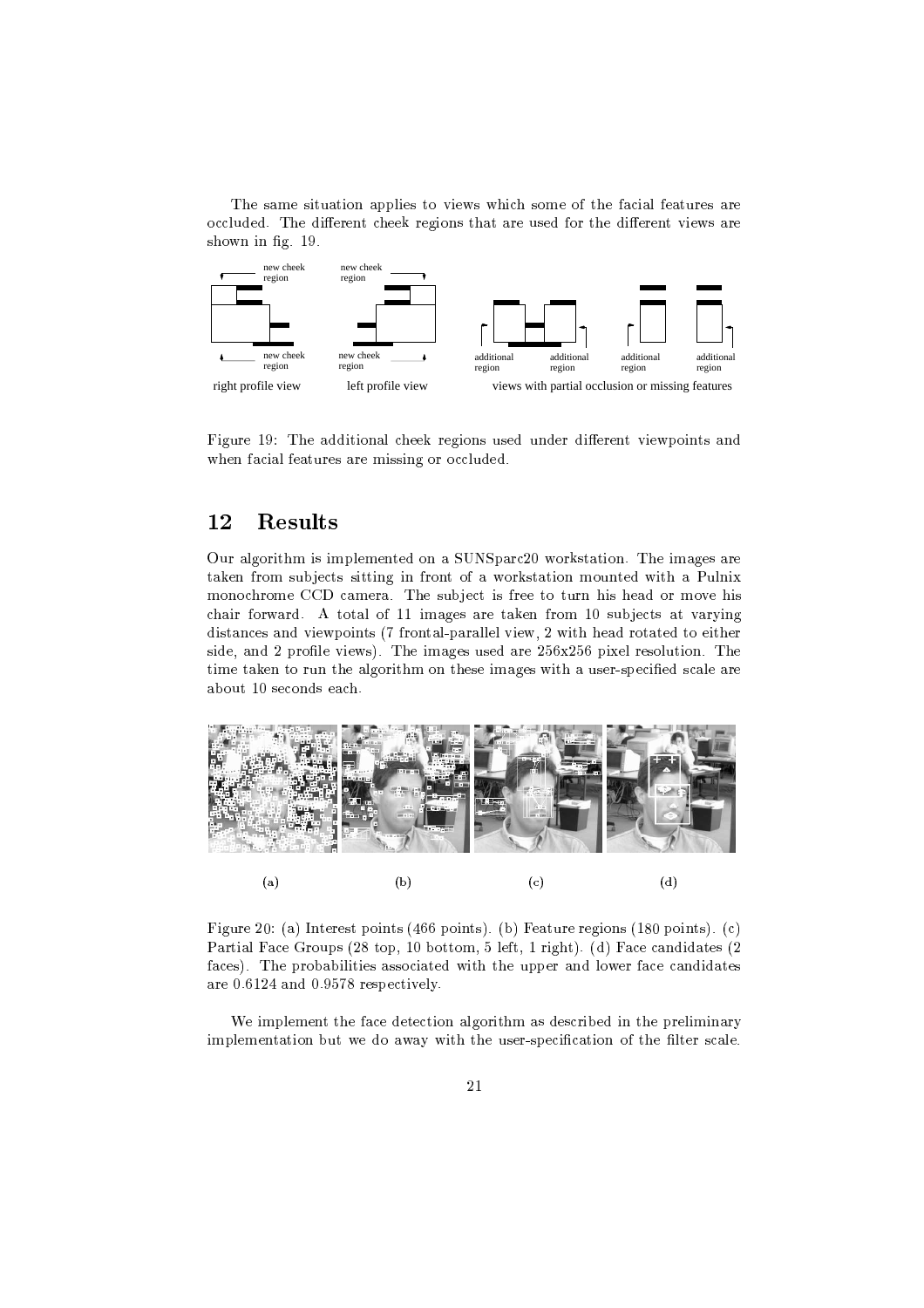We use only one single scale and orientation of the filter for the preattentive feature selection process. The scale of the preattentive filter is chosen to be the same as the edge detection filter ( $\sigma = 1.0$ ) so that we only need to smooth the image once. However, the time taken to process the images is increased to about 90 seconds due to the much larger number of feature points detected. The intermediate results are shown in fig. 20.

Comparing the results of fig. 20 with that of figs. 8 and 9, we observe a large increase in the number of feature points  $\left(\frac{466}{81} \approx 5.75\right)$  times increase in the number of points). However, the perceptual grouping process is able to reduce the number of face candidates down to only two. The belief propagation process will also be able to assign a high confidence value to the true positive face because many of the component face groups are present. Since these two faces overlap, only one face (the one with the higher probability) will be selected.



Figure 21: Result of face detection on various face images at different scales.

We achieved a successful face detection rate of 85% on a database of 110 images of faces at different scale, orientation and viewpoint. Some of the results of testing the algorithm are shown in fig. 21. We observe that the algorithm is able to handle a good range of scale variations.



Figure 22: Result of face detection on face images at different orientation.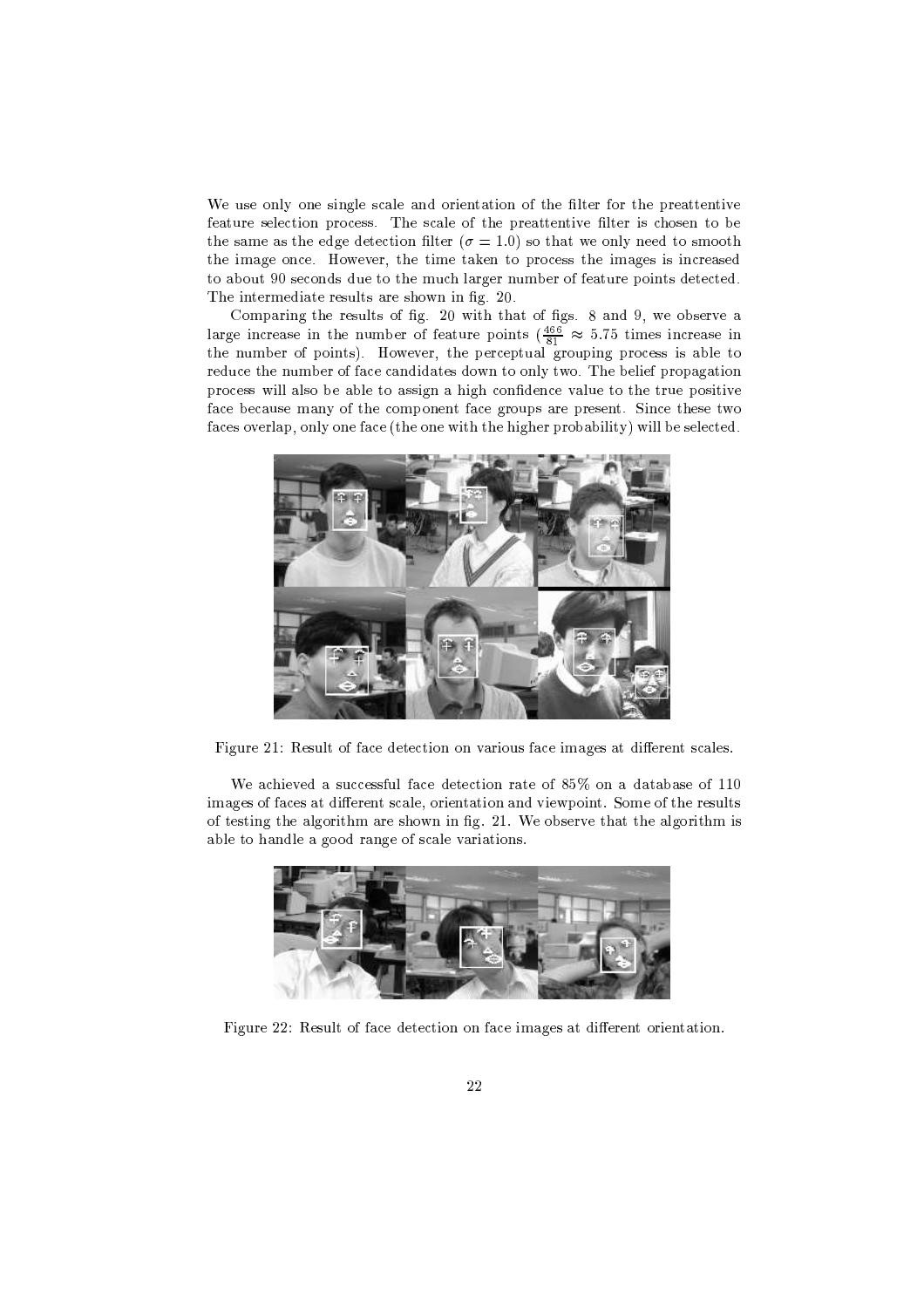We also show the results of the algorithm when tested on images with different face orientation, as well as on profile views of the face. The results in figs. 22 and 23 show that the algorithm is able to cope with variations in orientation and viewpoint.



Figure 23: Result of face detection on face images at profile views.

### Discussion 13

Though our algorithm is invariant to scale to some extent, it is by no means universal. It is nevertheless not sufficient for cases where the face is very small, or when the scale of the spatial filter is very large. Feature points will move or even disappear under scale-space filtering (Witkin [31]), and facial features will take on a very different image structure due to quantization noise. Hence, the evidence that can be extracted from the image will be quite different at different scales. So a different set of facial features, or even head or body features (e.g. face texture, hair texture, head and shoulder boundaries, silhouettes of the body) need to be used at different scales. However, the proposed perceptual grouping and probabilistic framework will remain the same throughout the different scales

The difficulty with feature-based algorithms is that the image features can be badly corrupted due to illumination, noise or occlusion. Feature boundaries can be weakened by illumination, and shadows can cause numerous strong edges that render perceptual grouping algorithms useless. Worse still, such failures usually occur in the early, low-level stages. A truly robust system must make use of a huge number of features, each of which must be invariant to different kinds of imaging conditions.

Our future work will be aimed at coping with smaller scales of faces. Approaches used will be finding the head boundary, which is a difficult task because the boundary may not be clearly defined when background clutter is present. Textual algorithms will also be investigated to harness the texture of hair and skin in detecting faces.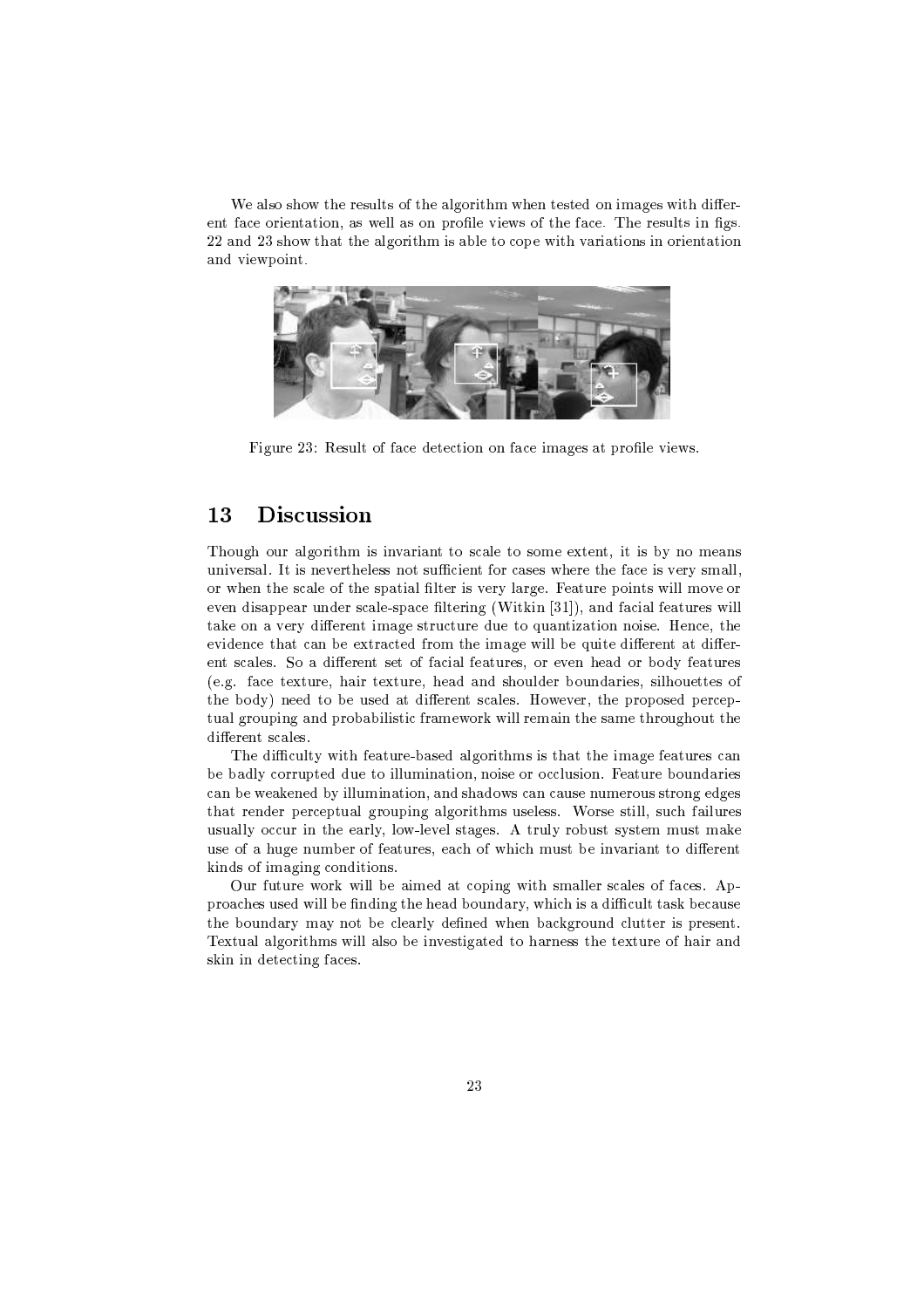### Conclusion 14

We have proposed a feature-based face detection framework which extracts interest points using spatial filtering techniques, groups these points into face candidates using perceptual grouping principles, and selects true candidates from false ones using a probabilistic framework. We also make use of model knowledge as evidence to improve the confidence of faces in the image. As a result, we can make less assumptions about the image structure of faces and thus make our algorithm more robust to different imaging conditions. The algorithm is shown to be able to be easily extended to work for different scale, orientation and viewpoint of the face. The framework can be further extended to more difficult imaging conditions by adding more components to the face model and finding more evidence in the image to support the face hypotheses.

## References

- [1] C. H. Ballard and C. M. Brown. Computer Vision. Prentice-Hall, 1982.
- [2] J. Canny. A computational approach to edge detection. IEEE Trans. Patt. Analy. and Machine Intell., 8(6):679-698, 1986.
- [3] Q. Chen, H. Wu, and M. Yachida. Face detection by fuzzy pattern matching. In Proc. 5th Int. Conf. on Comp. Vision, pages 591-596, MIT, Boston, 1995.
- [4] G. Chow and X. Li. Towards a system for automatic facial feature detection. Pattern Recognition, 26(12):1739-1755, 1993.
- [5] T. F. Cootes, C. J. Taylor, D. H. Cooper, and J. Graham. Active shape models - their training and application. Comp. Vision and Image Under $standing, 61(1):38-59, 1995.$
- [6] I. Craw, D. Tock, and A. Bennett. Finding face features. In G. Sandini, editor, Proc. 2nd European Conf. on Comp. Vision, pages 92-96, Italy, 1992. Springer-Verlag.
- [7] Y. Dai and Y. Nakano. Face-texture model-based on SGLD and its application in face detection in a color scene. Pattern Recognition, 29(6):1007-1017.1996.
- [8] Y. Dai, Y. Nakano, and H. Miyao. Extraction of facial images from a complex background using SGLD matrices. In Proc. Int. Conf. on Pattern Recognition, volume A, pages 137-141, Jerusalem, 1994. IEEE Computer Society Press.
- [9] W. T. Freeman and E. H. Adelson. The design and use of steerable filters. IEEE Trans. Patt. Analy. and Machine Intell., 13(9):891-906, 1991.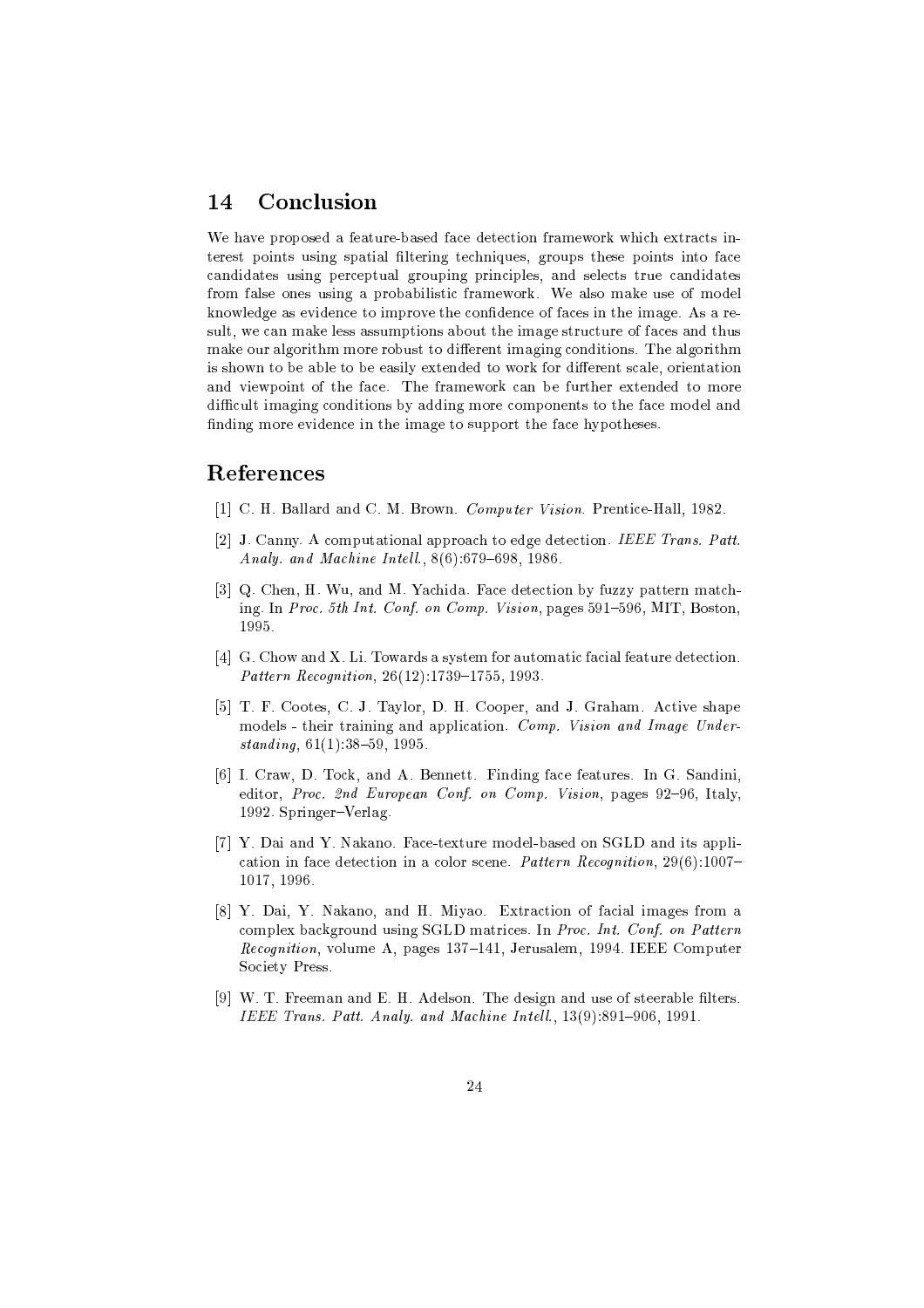- [10] R. M. Haralick. Texture features for image classification. IEEE Trans. Syst, Man and Cybern., SMC-3(6):610-621, 1973.
- [11] K. Koffka. Principles of Gestalt Psychology. Harcourt, Brace and World, 1035
- [12] W. Kohler. Gestalt Psychology. Liveright, New York, 1947.
- [13] A. Lanitis, C. J. Taylor, and T. F. Cootes. An automatic face identification system using flexible appearance models. Image and Vision Computing,  $13(5):393-401,1995.$
- [14] T. Leung, M. Burl, and P. Perona. Finding faces in cluttered scenes using labelled random graph matching. In Proc. 5th Int. Conf. on Comp. Vision, pages 637-644, MIT, Boston, 1995.
- [15] D. G. Lowe. Perceptual Organization and Visual Recognition. Kluwer, Boston, 1985.
- [16] D. Marr and E. C. Hildreth. Theory of edge detection. In Proc. Royal Soc. of London, volume B207, pages  $187-217$ , 1980.
- [17] R. Mohan and R. Nevatia. Perecptual organization for scene segmentation and description. IEEE Trans. Patt. Analy, and Machine Intell., 14(6):616-634, 1992.
- [18] S. E. Palmer. The psychology of perceptual organization: A transformational approach. In J. Beck, B. Hope, and A. Rosenfeld, editors, Human and Machine Vision, pages 269-339. Academic Press, New York, 1983.
- [19] J. Pearl. *Probabilistic Reasoning in Intelligent Systems*. Morgan Kaufman, 1988.
- [20] P. Perona. Steerable-scalable kernels for edge detection and junction analysis. In G. Sandini, editor, Proc. 2nd European Conf. on Comp. Vision, pages 3-18, Italy, 1992. Springer-Verlag.
- [21] H. A. Rowley, S. Baluja, and T. Kanade. Human face detection in visual scenes. Technical Report CMU-CS-95-158, CMU, July 1995.
- [22] S. Russell, J. Binder, D. Koller, and K. Kanazawa. Local learning in probabilistic networks with hidden variables. In Proc. Int. Joint Conf. on Artif. Intell., 1995.
- [23] S. Russell and P. Norvig. Artificial Intelligence: A Modern Approach. Prentice Hall, 1994.
- [24] S. Sarkar and K. L. Boyer. Integration, inference, and management of spatial information using bayesian networks: Perceptual organization. IEEE *Trans. Patt. Analy. and Machine Intell.*,  $15(3):256-273$ ,  $1993$ .